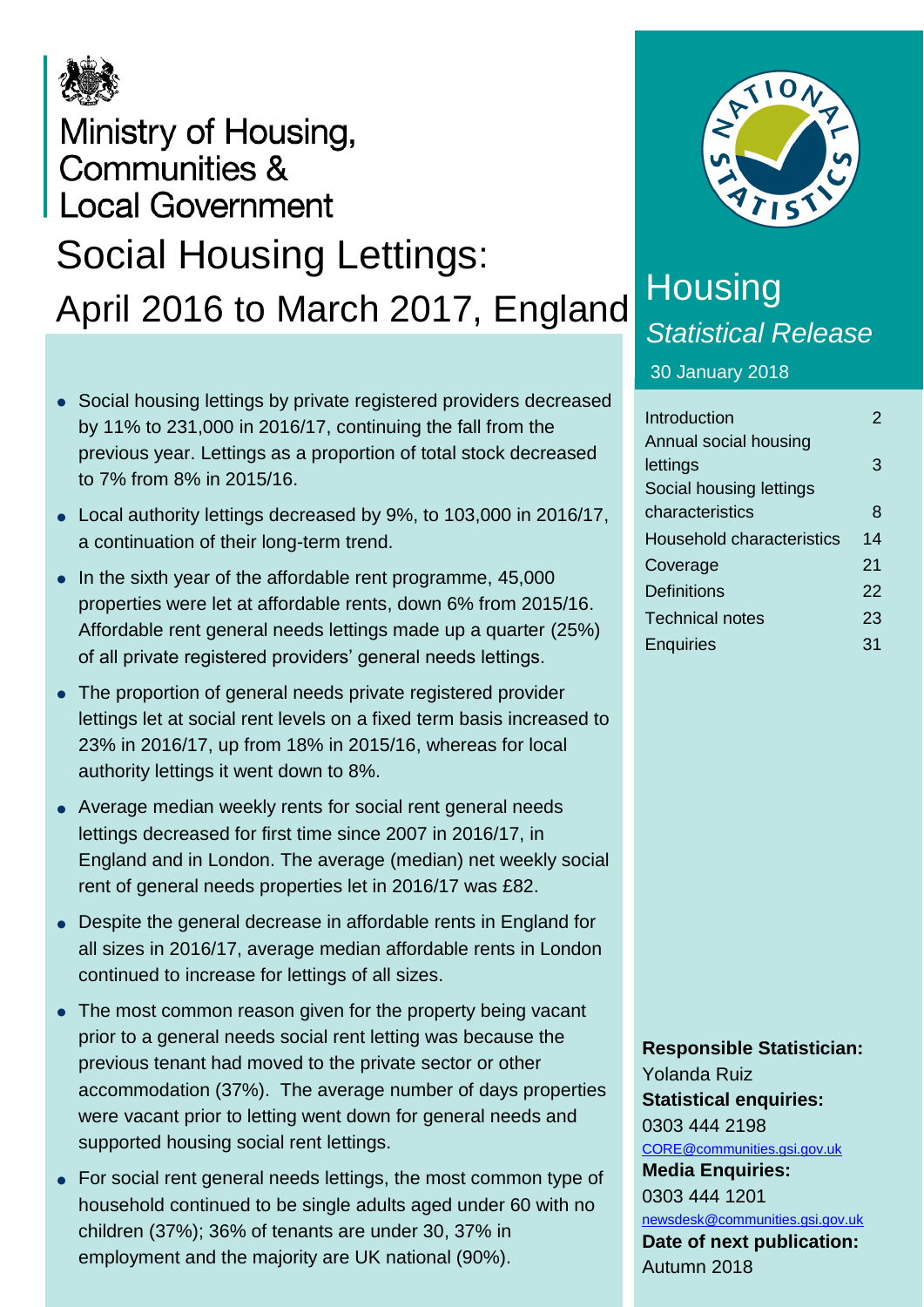## Introduction

This release provides information on lettings of social housing in England provided by local authorities and private registered providers (previously known as housing associations). Information about the tenancy, the tenants and the property is collected by data providers each time there is a new letting of a social housing property. Information about social rent general needs and supported housing lettings has been collected since 1989. Information about affordable rent lettings has been collected since 2011/12 from private registered providers and since 2012/13 from local authorities. Local authority stock can be managed by other bodies, so lettings by local authorities refers to lettings of stock owned by local authorities but which might be managed by other organisations.

The Ministry of Housing, Communities and Local Government produces this release using administrative data collected from providers via the on-line COntinuous REcording of Lettings and Sales in Social Housing in England (CORE) system. CORE was first set up in 1989 and initially only required private registered providers (PRPs) to submit social housing lettings and sales information to support the government's regulatory function. CORE's remit expanded in 2004 to include local authority information.

Since October 2015 the CORE data collection system has been managed by MHCLG (formerly DCLG). Previous to this, the data collection was managed by an external contractor. The information collected from data providers is largely consistent with previous years, although minor changes have been made to in-form validations. Users should therefore be aware of potential quality implications from the change in service and are advised to read the quality section of this release and accompanying quality report.

Information for 2016/17 in this release reflects data on social housing lettings given by providers for the financial year ending 31 March 2017. The 2016/17 sales data from CORE is reported separately through the Department's Social Housing Sales statistical release<sup>1</sup>, published in November 2017.

The three main types of tenure of housing in England are owner occupiers, private renters and social renters. This release refers to new lettings to social renters only. The *English Housing Survey* reports information on all three groups and in its latest release<sup>2</sup> reported that of the 23.1 million households in England in 2016/17, approximately 3.9 million or 17% were social renters. The *English Housing Survey 2016/17* also reported that 2.1 million households moved home in the previous year across all tenures. CORE reports that in 2016/17 almost 335,000 new lettings were made in the social rented sector, equivalent to approximately 16% of all home moves in England during the previous year.

**Accompanying tables (with charts) and maps** on social housing lettings are also published with this release which can be found: https://www.gov.uk/government/statistics/social-housing-lettingsin-england-april-2016-to-march-2017

<sup>1</sup> <https://www.gov.uk/government/statistics/english-housing-survey-2016-to-2017-headline-report>

<sup>&</sup>lt;sup>2</sup> <https://www.gov.uk/government/collections/english-housing-survey>

<sup>2</sup> Social Lettings Statistical Release 2016/17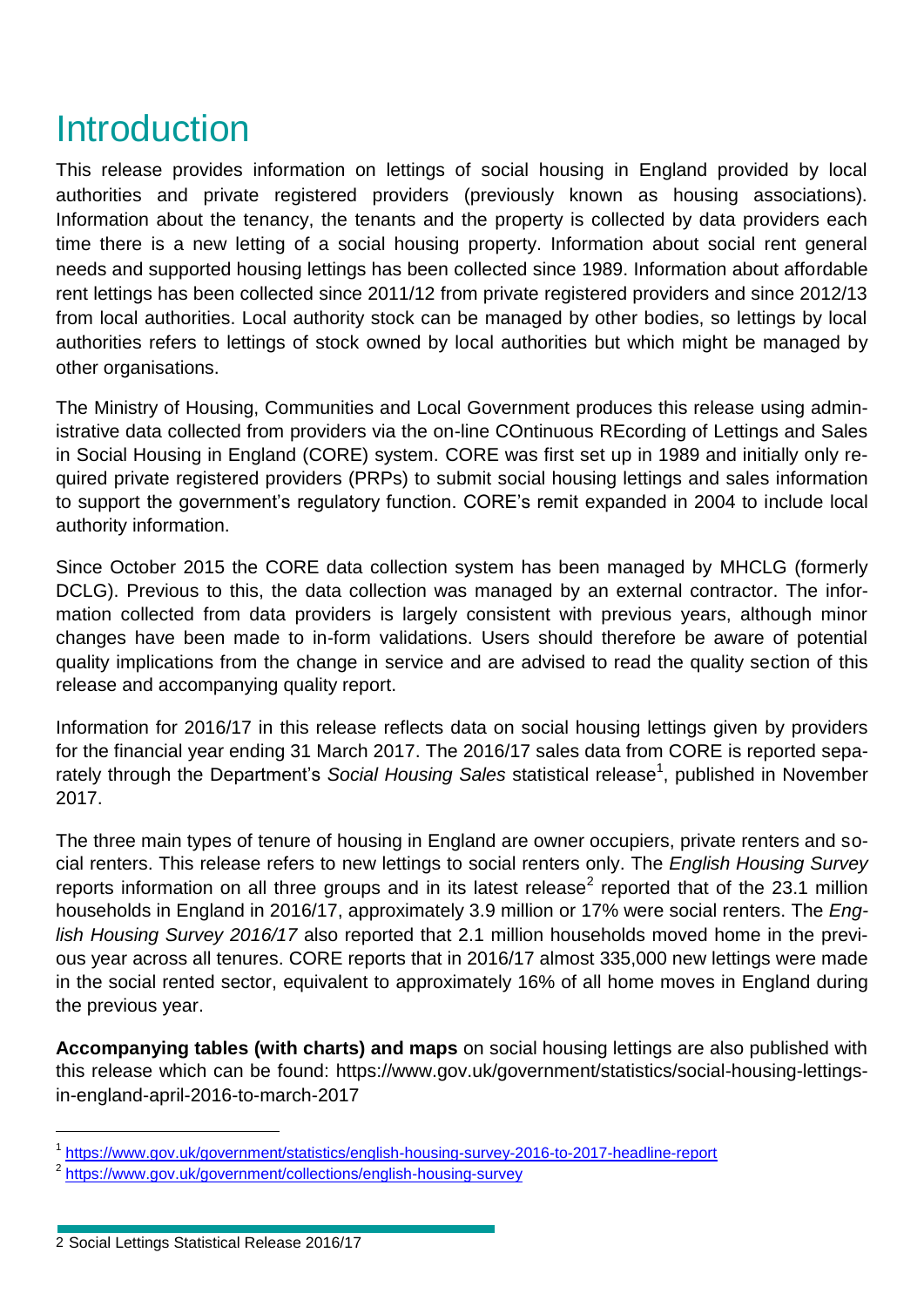# 1.Annual social housing lettings

In 2016/17, there were 231,480 lettings by private registered providers and 103,122 lettings by local authorities. Social housing lettings by private registered providers have decreased by 11% in 2016/17 compared with 2015/16, continuing the fall from the previous year. Lettings as a proportion of total stock decreased to 7% from 8% in 2015/16. Local authority lettings decreased by 9%<sup>3</sup> in 2016/17, a continuation of their long-term trend (see Table 1A and Figure 1A).

| Table 1A: New social lettings by providers, 2007/08 to 2016/17 |            |              |         |            |           |       |            |                               |       |  |  |
|----------------------------------------------------------------|------------|--------------|---------|------------|-----------|-------|------------|-------------------------------|-------|--|--|
|                                                                |            | All lettings |         |            | Providers |       |            | Average lettings per provider |       |  |  |
| Year                                                           | <b>PRP</b> | LA           | Total   | <b>PRP</b> | LA        | Total | <b>PRP</b> | LA                            | Total |  |  |
| 2007/08                                                        | 221,417    | 145,403      | 366,820 | 688        | 205       | 893   | 322        | 709                           | 411   |  |  |
| 2008/09                                                        | 239,554    | 139,528      | 379,082 | 685        | 187       | 872   | 350        | 746                           | 435   |  |  |
| 2009/10 <sup>1</sup>                                           | 226,586    | 141,169      | 367,755 | 644        | 177       | 821   | 352        | 798                           | 448   |  |  |
| 2010/11                                                        | 259,562    | 134,063      | 393,625 | 675        | 174       | 849   | 385        | 770                           | 464   |  |  |
| $2011/12^2$                                                    | 267,206    | 127,278      | 394,484 | 659        | 171       | 830   | 405        | 744                           | 475   |  |  |
| 2012/13                                                        | 258,731    | 119,312      | 378,043 | 626        | 168       | 794   | 413        | 710                           | 476   |  |  |
| 2013/14                                                        | 270,659    | 125,812      | 396,471 | 616        | 170       | 786   | 439        | 740                           | 504   |  |  |
| 2014/15                                                        | 268,273    | 117,070      | 385,543 | 621        | 172       | 793   | 432        | 681                           | 486   |  |  |
| $2015/16^R$                                                    | 261,163    | 113,423      | 374,586 | 638        | 171       | 809   | 409        | 663                           | 463   |  |  |
| 2016/17                                                        | 231,480    | 103,122      | 334,602 | 632        | 171       | 803   | 366        | 603                           | 417   |  |  |

1. 2009/10 data are estimated to reflect 90% of PRP lettings. Collection was likely to have been affected by a change in contractors collecting the data. Local authority data is weighted, based on around half of lettings.

2. Estimates include reported Affordable Rent Lettings from 2011/12.

1

The majority of social housing lettings were made by private registered providers - in 2016/17, private registered providers supplied more than two thirds (69%) of the total lettings recorded (including both social rent and affordable rent and both general needs and supported housing). More than three times as many private registered providers provided social housing lettings in 2016/17 (632) as local authorities (171). The average number of lettings per private registered provider in 2016/17 was smaller than for local authorities; private registered providers let an average of 366 lettings per provider compared to 603 lettings per local authority.

The number of private registered providers providing lettings decreased from 638 to 632 since 2015/16 and the total number of lettings provided decreased by 11% from 2015/16 to 2016/17. The average number of lettings by private registered providers increased every year from 2007/08 to 2013/14, before starting to decrease from 2014/15 onwards. In contrast, the average number of

<sup>&</sup>lt;sup>3</sup> Not all local authorities report all their lettings to CORE. For example, Portsmouth, Greenwich and Lambeth under reported about 3,000 records in 2016/17. With these extra lettings alone, the decrease would have been closer to 6%. See Quality section for more information about completeness of CORE.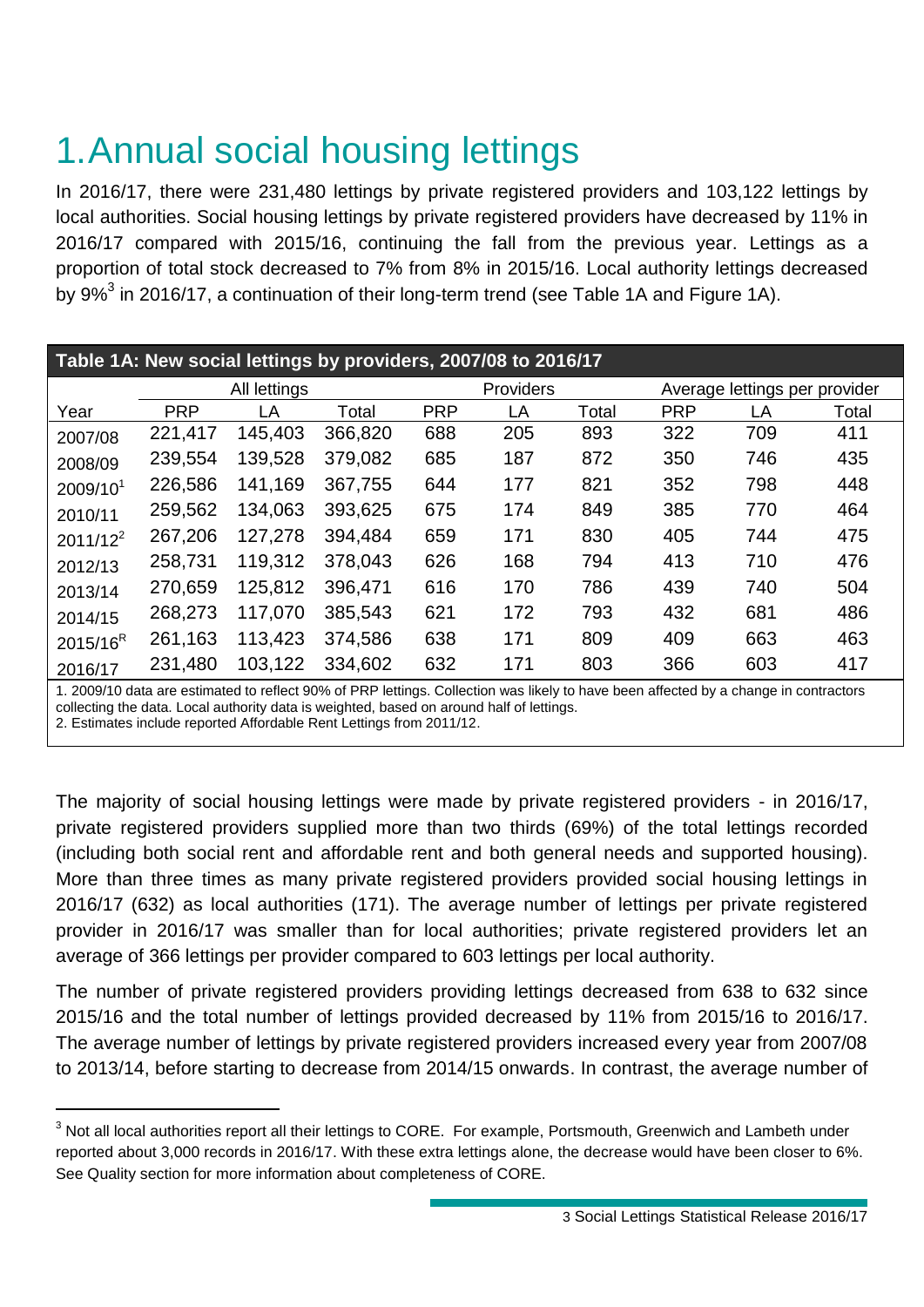lettings by local authorities decreased year on year from 2009/10 apart from in 2013/14.

Figures on numbers of social housing providers and their lettings over time are given in accompanying tables 1a to 1c.



## Housing type

Social lettings can be for either general needs housing or supported housing (housing with special design facilities or features targeted at a specific client group requiring support, for example, housing designed for older people). A detailed breakdown of social housing lettings by types of providers and housing is provided in Figure 1b below. General needs housing made up 71% of social housing lettings in 2016/17, having remained between 68% and 71% since 2007/08.

Numbers of general needs lettings decreased by 10% between 2015/16 and 2016/17, which continued the decline in numbers of lettings between 2014/15 to 2015/16. The decline was 9% for local authorities and 10% for private registered provider general needs lettings compared to their 3% decrease in 2015/16 for both.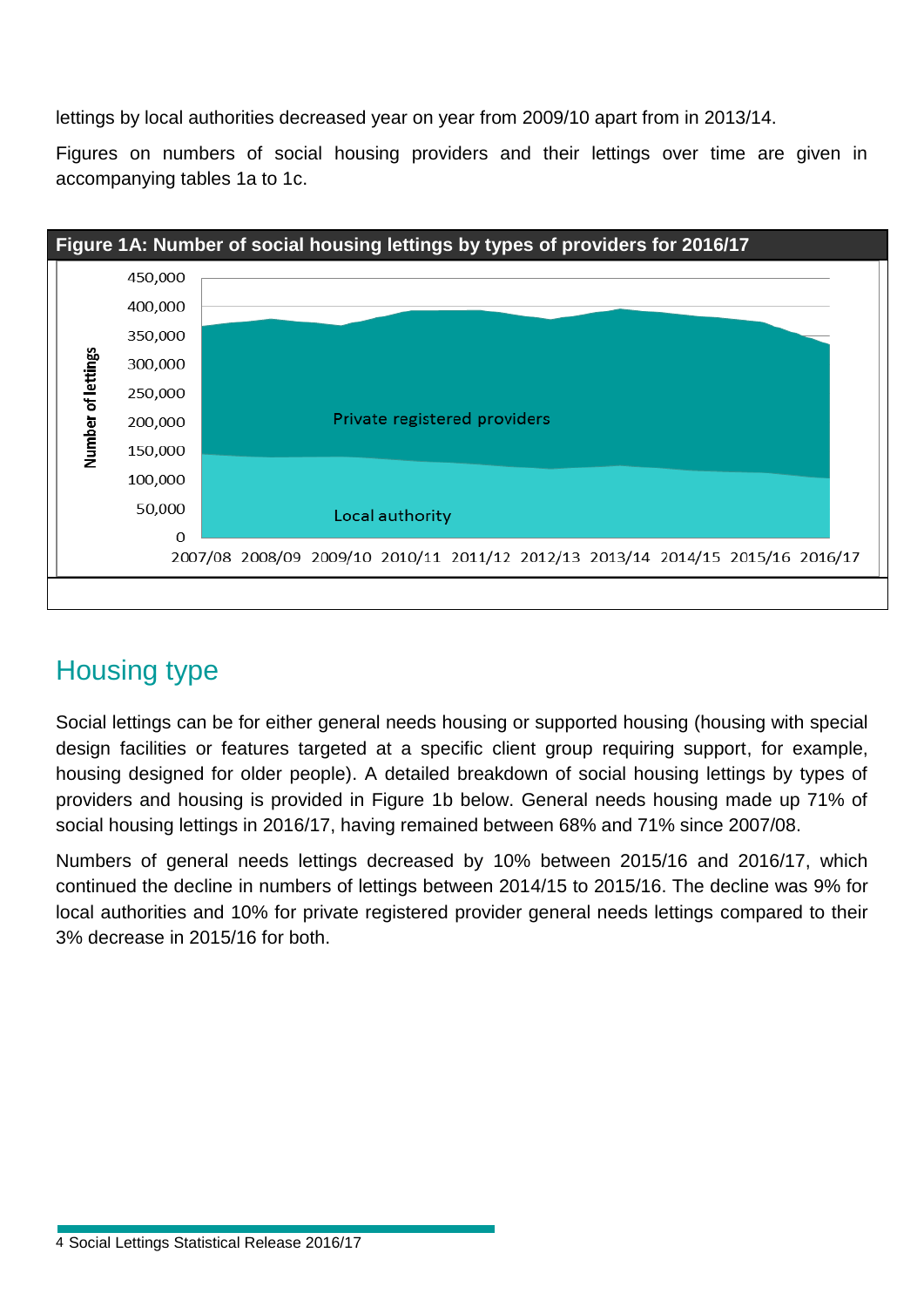

Table 1B shows the number of lettings by housing type and providers. The number of supported housing lettings continued to fall in 2016/17, continuing the downward trend since 2010/11. Supported housing lettings by local authorities decreased by 9%, whilst private registered providers supported housing lettings fell by 13% from 2015/16.

Most lettings were at social rents (the rent has been determined through a national rent regime). Information about affordable rent lettings (where the rent is determined by other rent controls that establish that it can be no more than 80 per cent of the local market rent) has been collected since private registered providers started to sign contracts with the Homes and Communities Agency to deliver affordable rent properties during 2011/12. As of 1 April 2012, local authorities were also able to offer affordable rent and flexible tenancies. 2016/17 was therefore the fifth year of affordable rent data for local authorities, and the sixth year for private registered providers.

During 2016/17, private registered providers reported a total of 36,497 affordable rent general needs lettings, accounting for a quarter (25%) of all general needs lettings by private registered providers. For local authorities, information on 2,145 affordable rent general needs lettings was provided. The vast majority (87%) of affordable rent lettings provided by both private registered providers and local authorities were for general needs properties (see accompanying table 2a).

Local authorities have started to report affordable rent supported housing lettings since 2014/15 – with 33 now doing so in 2016/17 (up from 21 in 2015/16). This rise in the number of providers over the past year led to the total number of affordable rent lettings provided by local authorities to increase by 1% to 2,533 lettings in 2016/17, despite the 6% decrease in total affordable rent lettings.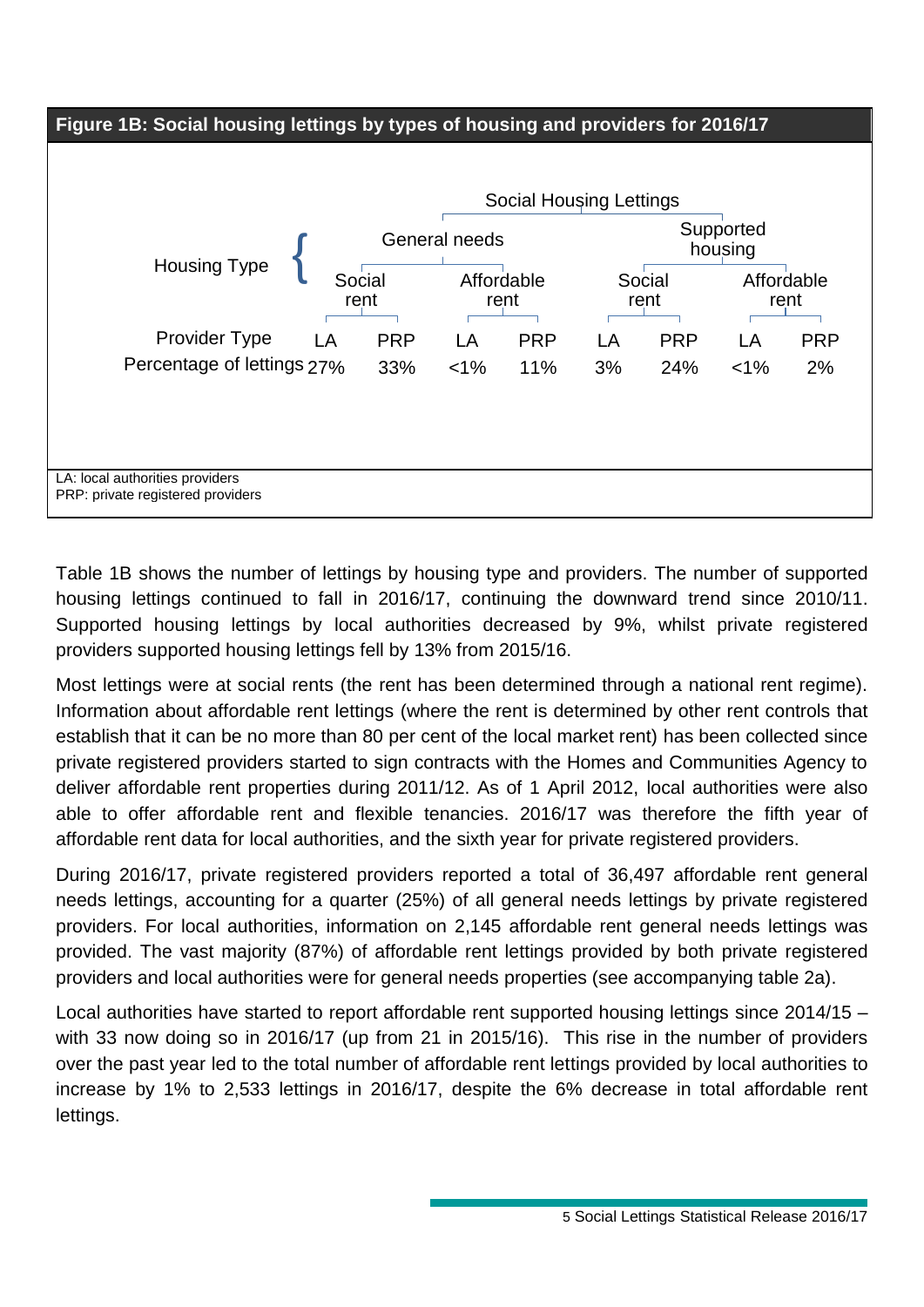| Table 1B: New social lettings by housing type and provider, 2007/08 to 2016/17 |            |                                  |         |            |                                         |         |                                                                      |                      |        |  |  |
|--------------------------------------------------------------------------------|------------|----------------------------------|---------|------------|-----------------------------------------|---------|----------------------------------------------------------------------|----------------------|--------|--|--|
|                                                                                |            | <b>General Needs Social Rent</b> |         |            | <b>Supported Housing Social</b><br>Rent |         | Affordable Rent (General Needs)<br>& Supported Housing) <sup>2</sup> |                      |        |  |  |
| Year                                                                           | <b>PRP</b> | LA                               | Total   | <b>PRP</b> | LA                                      | Total   | <b>PRP</b>                                                           |                      | Total  |  |  |
|                                                                                |            |                                  |         |            |                                         |         |                                                                      | LA                   |        |  |  |
| 2007/08                                                                        | 127,290    | 124,709                          | 251,999 | 94,127     | 20,694                                  | 114,821 | $\ddot{\phantom{a}}$                                                 | $\sim$               | . .    |  |  |
| 2008/09                                                                        | 143,086    | 121,704                          | 264,790 | 96,468     | 17,824                                  | 114,292 |                                                                      | $\sim$               | $\sim$ |  |  |
| 2009/10 <sup>1</sup>                                                           | 137,819    | 122,416                          | 260,235 | 88,767     | 18,753                                  | 107,520 |                                                                      |                      | $\sim$ |  |  |
| 2010/11                                                                        | 151,289    | 117,898                          | 269,187 | 108,273    | 16,165                                  | 124,438 | . .                                                                  | . .                  | $\sim$ |  |  |
| 2011/12                                                                        | 152,923    | 113,143                          | 266,066 | 109,604    | 14,135                                  | 123,739 | 4,679                                                                | $\ddot{\phantom{a}}$ | 4,679  |  |  |
| 2012/13                                                                        | 126,476    | 106,254                          | 232,730 | 104,540    | 12,865                                  | 117,405 | 27,715                                                               | 193                  | 27,908 |  |  |
| 2013/14                                                                        | 134,178    | 111,946                          | 246,124 | 99,789     | 13,164                                  | 112,953 | 36,692                                                               | 702                  | 37,394 |  |  |
| 2014/15                                                                        | 131,362    | 103,252                          | 234,614 | 97,664     | 13,054                                  | 110,718 | 39,247                                                               | 764                  | 40,011 |  |  |
| 2015/16                                                                        | 124,415    | 98,154                           | 222,569 | 92,107     | 12,772                                  | 104,879 | 44,641                                                               | 2,497                | 47,138 |  |  |
| 2016/17                                                                        | 110,312    | 89,206                           | 199,518 | 79,159     | 11,383                                  | 90,542  | 42,009                                                               | 2533                 | 44,542 |  |  |

1. The dip in 2009/10 may reflect a change of contractors collecting the data.

2. The Affordable Rent Programme was introduced in 2011/12. Local authorities were able to provide affordable rent lettings from April 2012. The majority of affordable rent lettings were for general needs housing (36,497 of private registered provider lettings and 2,145 of local authority lettings in 2016/17).

Map 1 shows private registered providers' general needs lettings as a percentage of their stock, by local authority area, illustrating a generally higher proportion of stock that were new lettings (turnover of stock) in northern England than in the south. In many areas in and around London, less than 4% of private registered providers' general needs properties were newly let in 2016/17, compared with areas such as South Derbyshire or Redcar and Cleveland where over 12% of general needs properties were newly let in 16/17. Accompanying tables 1d and 1e show lettings by local authority area and Local Enterprise Partnership.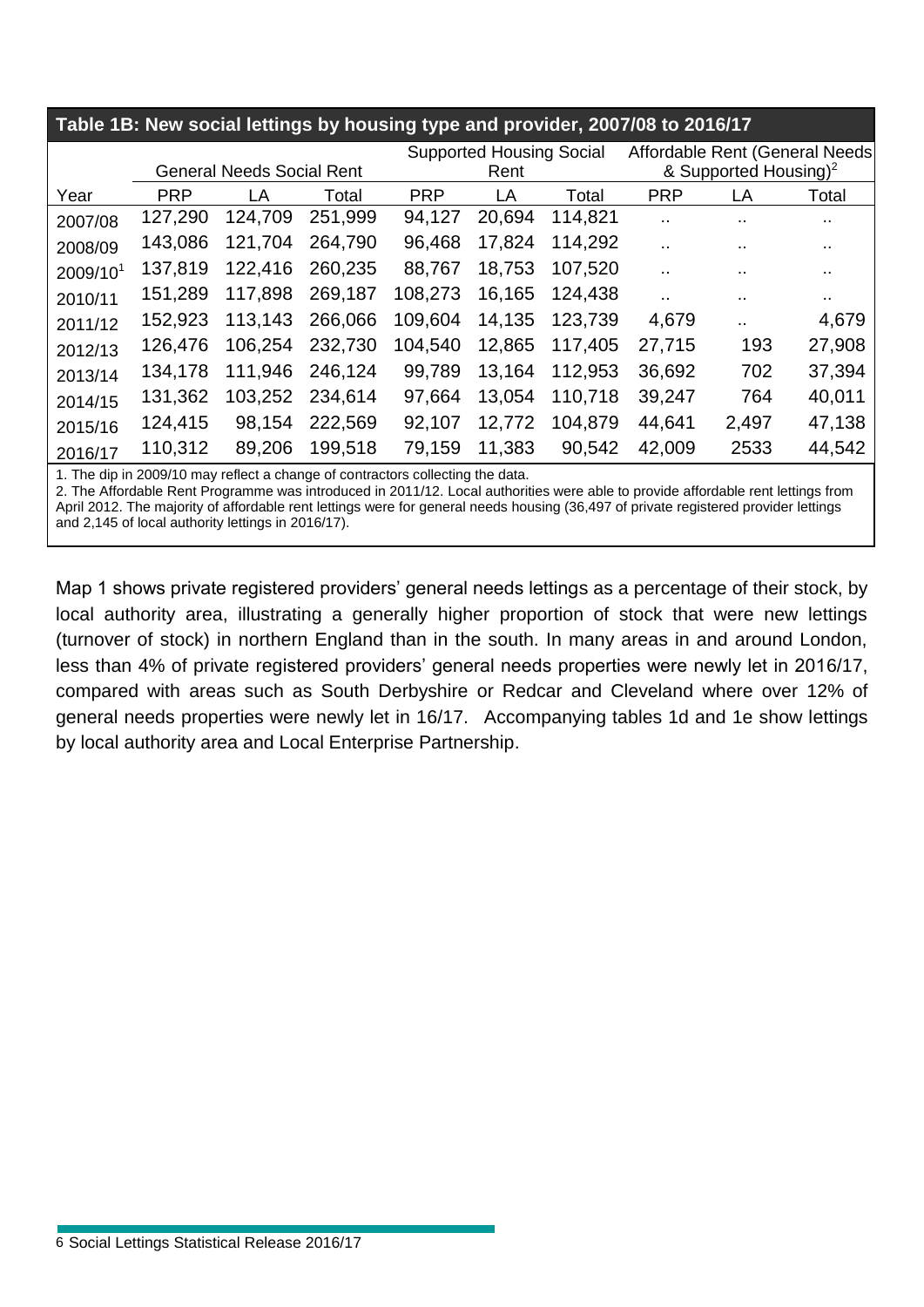

data from 9, up to but not including 12. Numbers 12 or greater would be in the above category.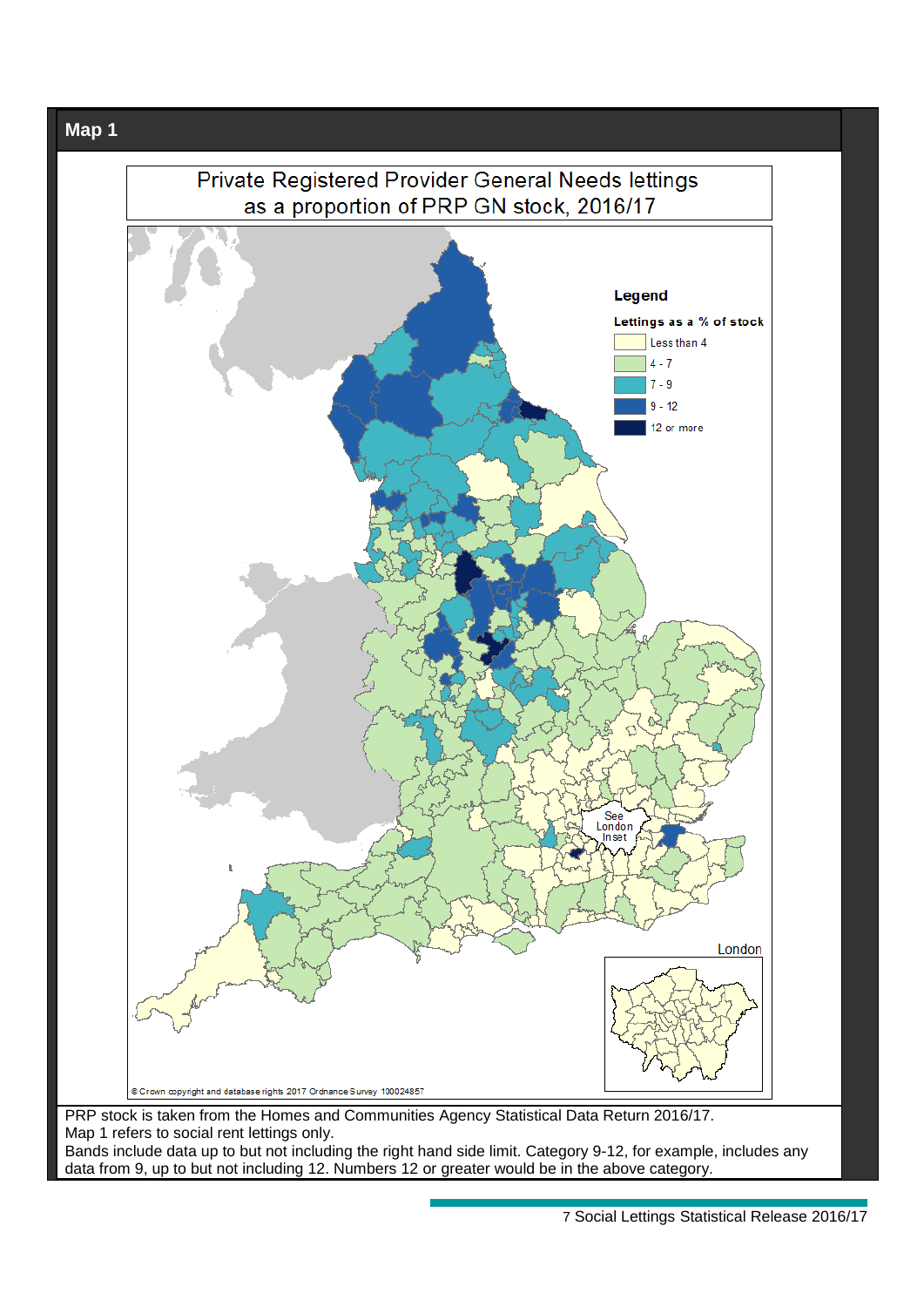# 2. Social housing lettings characteristics

## Tenancy type and tenancy length

There are four main types of tenancy within the social sector: secure, assured, assured shorthold and licence agreement.

In a secure tenancy, the tenant has the right to remain in the property unless the landlord has a legal reason to remove the tenant and a court order for eviction. In contrast, an assured tenancy is where the tenant has the right to remain in the property unless the landlord can prove they have grounds for possession. The landlord does not have an automatic right to repossess the property when the tenancy comes to an end. The tenant may also have an assured shorthold tenancy, where the tenant has the right to live in the accommodation for a period of time which can either be on a fixed or rolling basis.

The proportion of lettings in each tenancy type varies greatly by letting type. Most private registered providers' general needs tenancies let at social rent levels were let on an assured basis; 82,590 in 2016/17 (75% of all lettings for this let type), whereas local authorities mostly issued secure tenancies (including both lifetime and fixed-term), 87,043 secure tenancies in 2016/17 (98%). The majority (67%) of general needs tenancies let at social rent levels are first offered with a starter/introductory period, which mostly will convert to assured or secure tenancies after the introductory period, subject to conditions. In Supported Housing Social Rent lettings 40,546 private registered providers' tenancies were licence agreements (51%) and 28,028 were assured (35%). In contrast, the majority of local authority tenancies were secure tenancies (either lifetime or fixed-term) at 10,237 (90%) in 2016/17.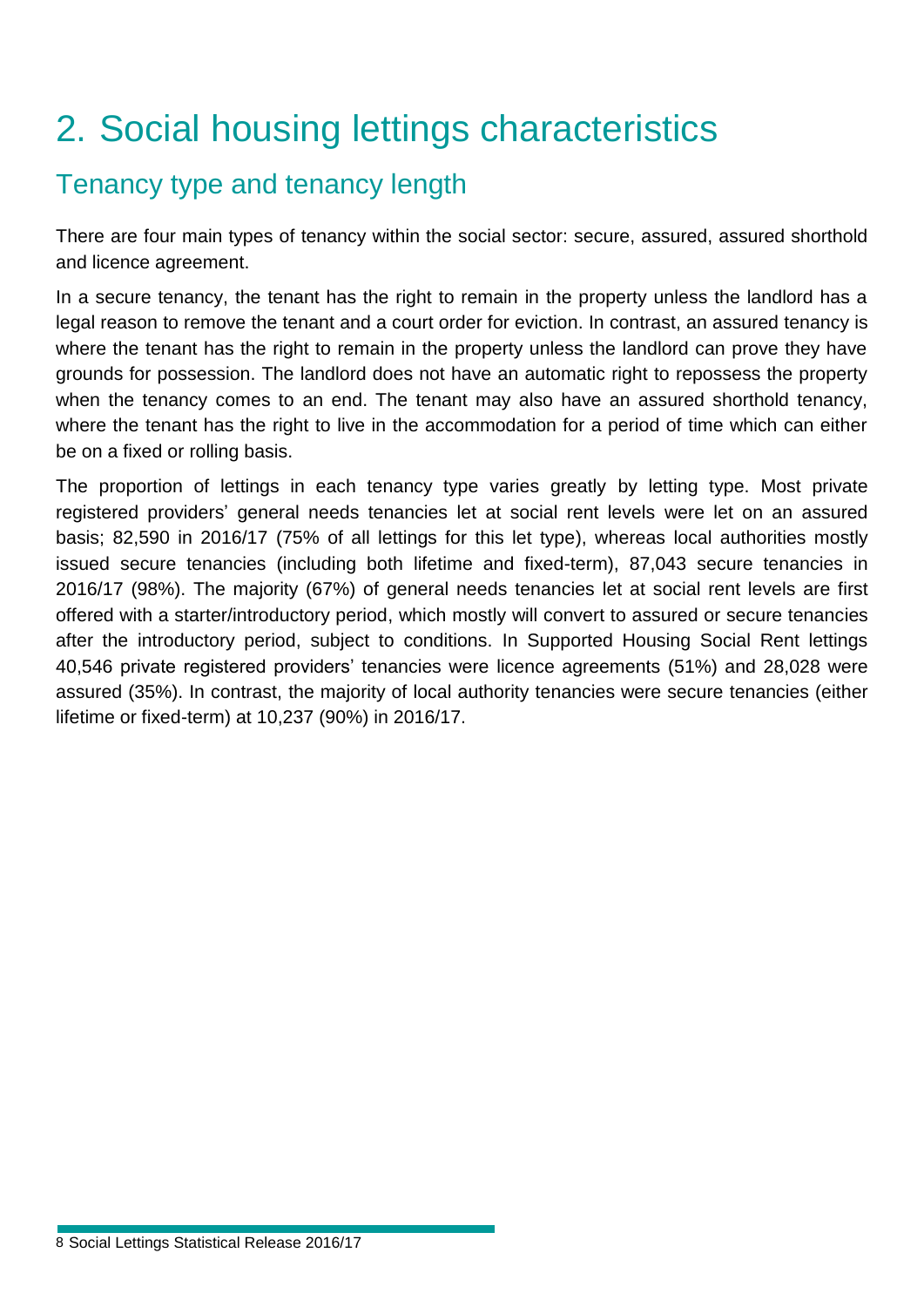#### **Table 2A: New social lettings by tenancy type, 2016/17**

|                                                                                          | <b>General Needs</b><br>Social Rent |            | <b>Supported Housing</b><br>Social Rent |            | Affordable<br>Rent (GN &<br>SH) | Affordable<br>Rent (GN<br>& SH) |    |
|------------------------------------------------------------------------------------------|-------------------------------------|------------|-----------------------------------------|------------|---------------------------------|---------------------------------|----|
| Main Tenancy Type                                                                        | LA <sup>6P</sup><br><b>PRP</b>      |            | LA <sup>6</sup><br><b>PRP</b>           |            |                                 | <b>PRP</b>                      | LA |
| Secure (including flexible) <sup>1</sup>                                                 | 247                                 | 87,043     | 61                                      | 10,237     | 66                              | 2380                            |    |
| Assured $2$                                                                              | 82,590                              | 0          | 28,028                                  | 0          | 23696                           | 0                               |    |
| Assured Shorthold <sup>3</sup>                                                           | 24,856                              | 0          | 9,871                                   | $\Omega$   | 15868                           | 0                               |    |
| Licence agreement <sup>4</sup>                                                           | 122                                 | $\Omega$   | 40,546                                  | 1093       | 1570                            | 130                             |    |
| Other                                                                                    | 2,497                               | 2162       | 653                                     | 53         | 809                             | 23                              |    |
| <b>Total</b>                                                                             | 110,312                             | 89,206     | 79,159                                  | 11,383     | 42009                           | 2533                            |    |
| % offered on<br>starter/introductory period <sup>5</sup><br>% offered lifetime tenancies | 70%<br>77%                          | 64%<br>92% | 18%<br>88%                              | 50%<br>97% | 68%<br>62%                      | 49%<br>86%                      |    |

1. In a secure tenancy, the tenant has the right to remain in the property unless the landlord has a legal reason and a court order for eviction. Flexible, or fixed-term tenancies, are tenancies for a fixed time period. For private registered providers, secure tenancies are commonly known as "fair rent -secure tenancies".

2. Where the tenant has the right to remain in the property unless the landlord can prove they have grounds for possession. The landlord does not have an automatic right to repossess the property when the tenancy comes to an end.

3. Where the tenant has the right to live in the accommodation for a period of time. The period of time may be fixed, or might be on a rolling (periodic) basis.

4. Licence agreements tend to be bespoke and can be for short time periods.

5. The proportion of tenancies that are currently being let as a starter/introductory tenancy.

6. Local authorities' general needs and supported housing data are weighted. Differences in totals may occur due to rounding.

. GN – abbreviation for general needs

SH – abbreviation for supported housing

Following changes brought in through the 2011 Localism Act, social housing providers have been able to offer fixed term tenancies and from 2012/13, information on the length of fixed term tenancies has been captured in CORE. Fixed term tenancies are only offered on secure and assured shorthold tenancy types. Table 2B shows the duration of fixed term tenancies let in 2016/17. The proportion of general needs PRP lettings let at social rent levels on a fixed term basis increased to 23% in 2016/17 from 18% in 2015/16, continuing the trend upwards since 2012/13. General needs social rent LA lettings have a higher proportion of lifetime tenancies (92% in 2016/17 compared with 77% for PRPs) and as such only 8% of general needs social rent LA lettings were on a fixed term basis, down for the first time since 2012/13. The majority (75%) of general needs fixed term tenancies were issued for between three and five years whilst for supported housing 83% of fixed term tenancies were for two years or less in length.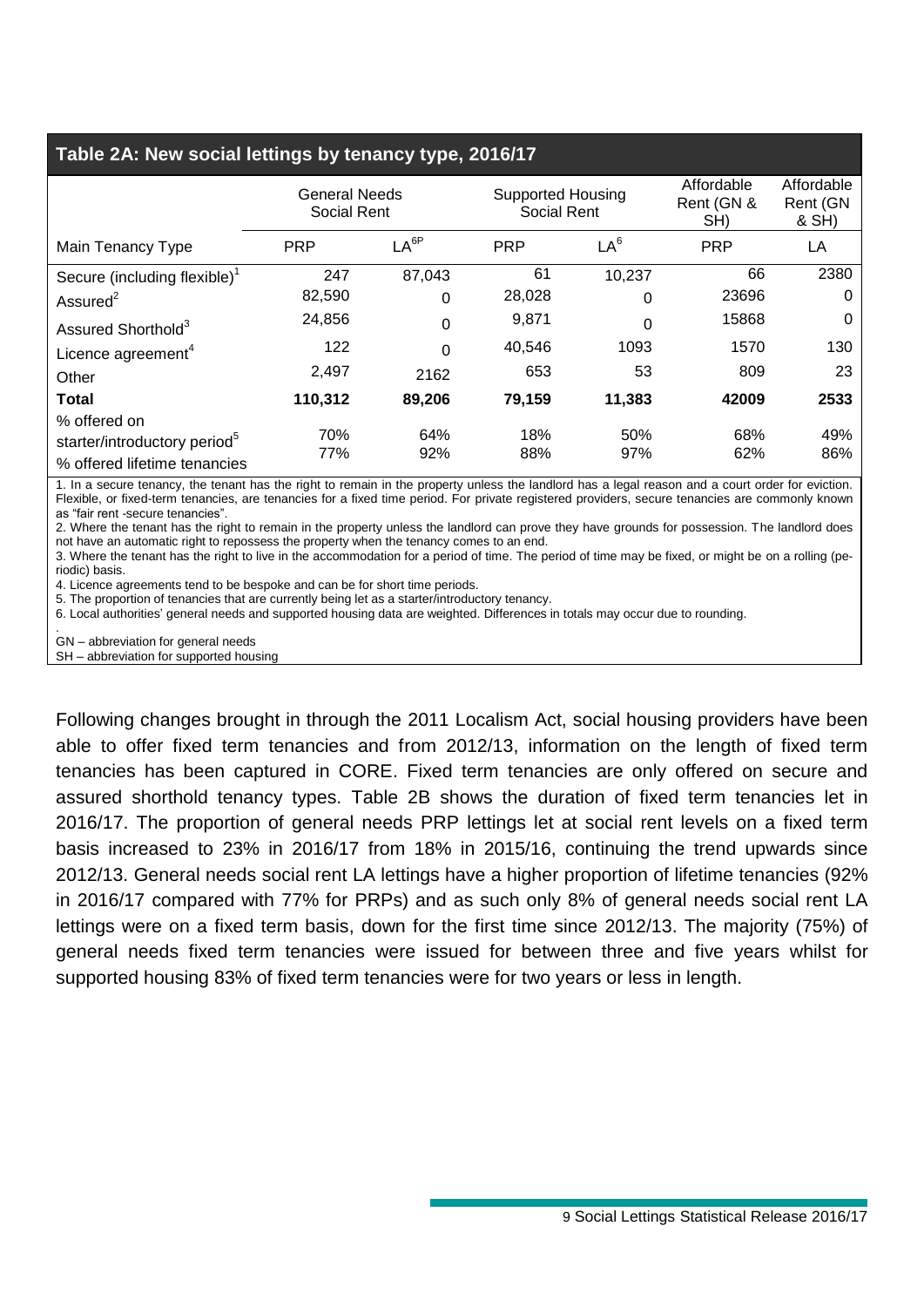| Table 2B: Duration of fixed term tenancies let in 2015/16 and 2016/17 |                                                   |         |         |         |  |  |  |  |  |  |
|-----------------------------------------------------------------------|---------------------------------------------------|---------|---------|---------|--|--|--|--|--|--|
| Main Tenancy Type                                                     | <b>All General Needs</b><br>All Supported Housing |         |         |         |  |  |  |  |  |  |
|                                                                       | 2015/16                                           | 2016/17 | 2015/16 | 2016/17 |  |  |  |  |  |  |
| 2 years or less                                                       | 9%                                                | 10%     | 86%     | 83%     |  |  |  |  |  |  |
| 3-5 years                                                             | 67%                                               | 75%     | 10%     | 12%     |  |  |  |  |  |  |
| 6-10 years                                                            | 23%                                               | 15%     | 4%      | 4%      |  |  |  |  |  |  |
| 11-15 years                                                           | $< 1\%$                                           | $< 1\%$ | 1%      | 1%      |  |  |  |  |  |  |
| >15 years                                                             | 1%                                                | 1%      | $1\%$   | $< 1\%$ |  |  |  |  |  |  |
|                                                                       |                                                   |         |         |         |  |  |  |  |  |  |

## Average rent

The rents reported to CORE are for properties newly let within the financial year and therefore will differ to figures on the rents for all social stock; found in the English Housing Survey: Social Rented Sector Report<sup>4</sup>. Rents from CORE report the average weekly rent using medians as well as means to enable comparisons to previous year's statistics. The mean and median rents reported often differ due to outliers which can cause skewed distributions.

Average mean weekly rents decreased for the first time since 2007 in 2016/17, both for social rent and affordable rent general needs lettings, in London and in England overall. This reflects the impact of the Welfare Reform and Work Act 2016 which required registered providers of social housing in England to reduce social housing rents by 1% a year for 4 years<sup>5</sup>. Regulations<sup>6</sup> under the Act set out exceptions from rent reduction.

Social rent levels are determined through a national rent regime. Table 2C shows that the average mean weekly social rent (basic rent only, excluding all other charges such as service charges) of general needs lettings in 2016/17 was £86. Mean social rents for general needs properties let by private registered providers were 8% higher than for local authority properties.

As expected, rents vary by property size and location (see also Map 2). Mean social rents for general needs tenancies in London were 31% higher than in England as a whole at £112 per week.

<sup>4</sup> https://www.gov.uk/government/statistics/english-housing-survey-2015-to-2016-social-rented-sector-report

<sup>5</sup> https://www.gov.uk/guidance/welfare-reform-and-work-act-2016-social-rent-reduction

<sup>6</sup> http://www.legislation.gov.uk/uksi/2016/390/contents/made

<sup>10</sup> Social Lettings Statistical Release 2016/17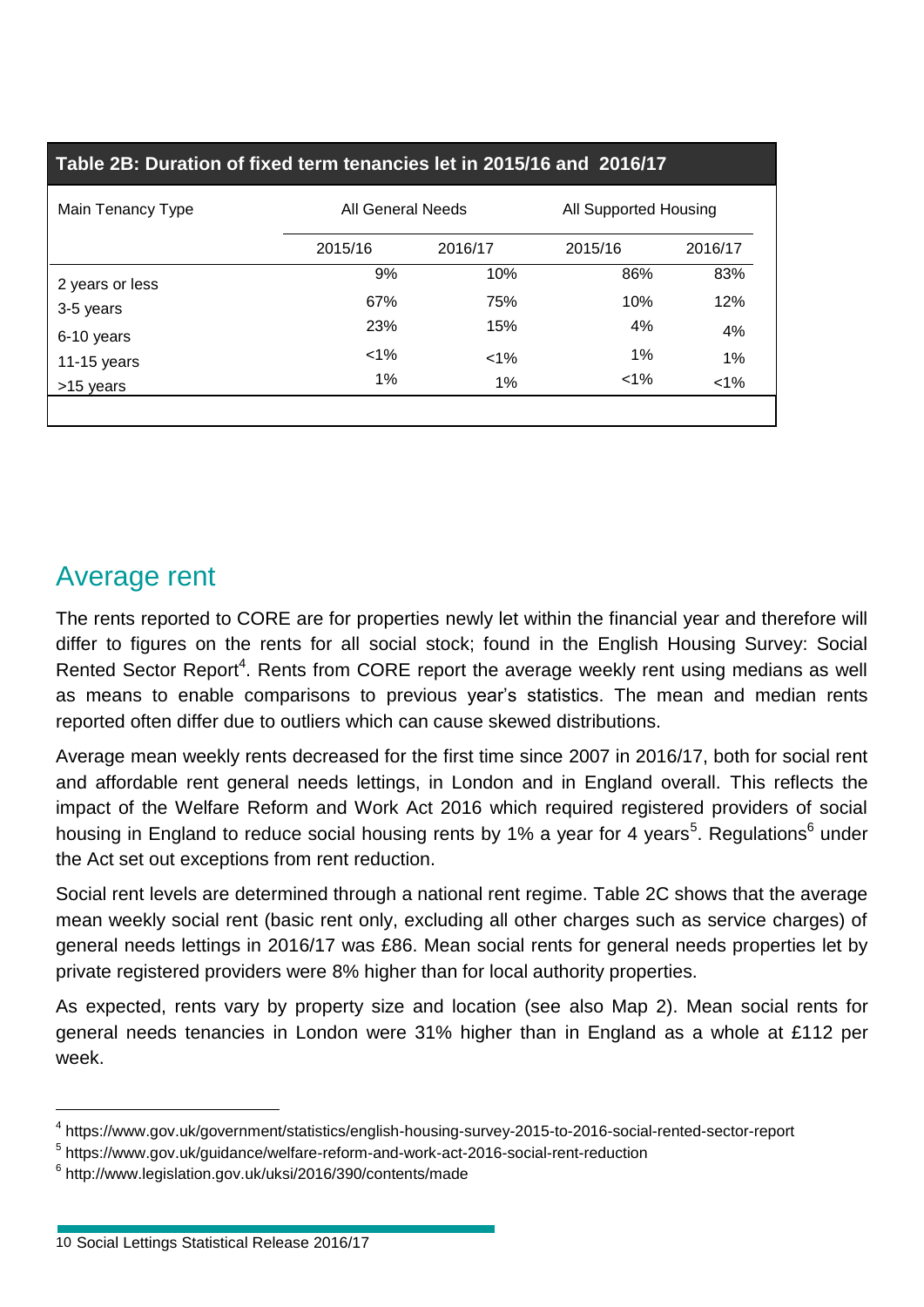Affordable rent levels can be set up to 80% of the local market rent. Providers are expected to determine the local market rent for the property to be let using a RICS<sup>7</sup> recognised method that takes into account factors such as property size and location. Average mean weekly affordable rent for general needs properties is higher than social rent at £123 for England and £185 for London in 2016/17. The difference between social and affordable rent for 2016/17 ranges from £34 for 1 bed to £36 for 3 bed properties, but is much larger for bigger properties of 4 or more bedrooms at £61 in England.

|                                                                                    | Table 2C: Average mean weekly rent <sup>1</sup> (£) of new general needs lettings, 2016/17 |            |         |        |            |            |            |       |  |  |  |  |  |  |
|------------------------------------------------------------------------------------|--------------------------------------------------------------------------------------------|------------|---------|--------|------------|------------|------------|-------|--|--|--|--|--|--|
|                                                                                    |                                                                                            |            | England |        |            |            | London     |       |  |  |  |  |  |  |
|                                                                                    | Social                                                                                     |            | Social  | Social |            | Social     | Affordable |       |  |  |  |  |  |  |
|                                                                                    | Rent                                                                                       | Social     | Rent    | Rent   | Rent       | Social     | Rent       | Rent  |  |  |  |  |  |  |
| <b>Bedrooms</b>                                                                    | <b>PRP</b>                                                                                 | Rent $LA2$ | Total   | Total  | <b>PRP</b> | Rent $LA2$ | Total      | Total |  |  |  |  |  |  |
|                                                                                    | £79                                                                                        | £74        | £76     | £111   | £110       | £93        | £98        | £163  |  |  |  |  |  |  |
| $\mathcal{P}$                                                                      | £90                                                                                        | £83        | £87     | £121   | £127       | £109       | £115       | £190  |  |  |  |  |  |  |
| 3                                                                                  | £102                                                                                       | £94        | £98     | £134   | £142       | £125       | £131       | £210  |  |  |  |  |  |  |
| 4 or more                                                                          | £120                                                                                       | £114       | £117    | £179   | £159       | £150       | £154       | £244  |  |  |  |  |  |  |
| All                                                                                | £89                                                                                        | £82        | £86     | £123   | £124       | £106       | £112       | £185  |  |  |  |  |  |  |
| 1. Weekly rent excludes supplementary charges, such as service and support charges |                                                                                            |            |         |        |            |            |            |       |  |  |  |  |  |  |

2. Local authority social rent data is weighted.

Average median weekly rents for social rent general needs lettings decreased for the first time since 2007 in 2016/17, in England and in London. Table 2D shows that the median weekly social rent (basic rent only) of general needs lettings in 2016/17 was £82. As with the mean, median rents for private registered providers were higher than for local authorities (by 9%).

Average median social rents for general needs properties in London were higher than for England as a whole, showing a similar pattern to the mean average, being 33% higher at £109.

Average median affordable rent for general needs properties was higher than social rent at £111 for England and £189 for London. As a proportion of market rents<sup>8</sup>, average median (71%) and mean (62%) affordable rents were the lowest since affordable rents began in 2011/12, and in London the lowest since 2012/13 (54% and 45%, respectively). Despite the general decrease in affordable rents in England for all sizes in 2016/17, average median affordable rents in London continued to increase for lettings of all sizes.

<sup>&</sup>lt;sup>7</sup> Royal Institute of Chartered Surveyors.

<sup>&</sup>lt;sup>8</sup> Figures taken from the Valuation Office Agency for monthly rents recorded between 1 April 2016 to 31 March 2017 for London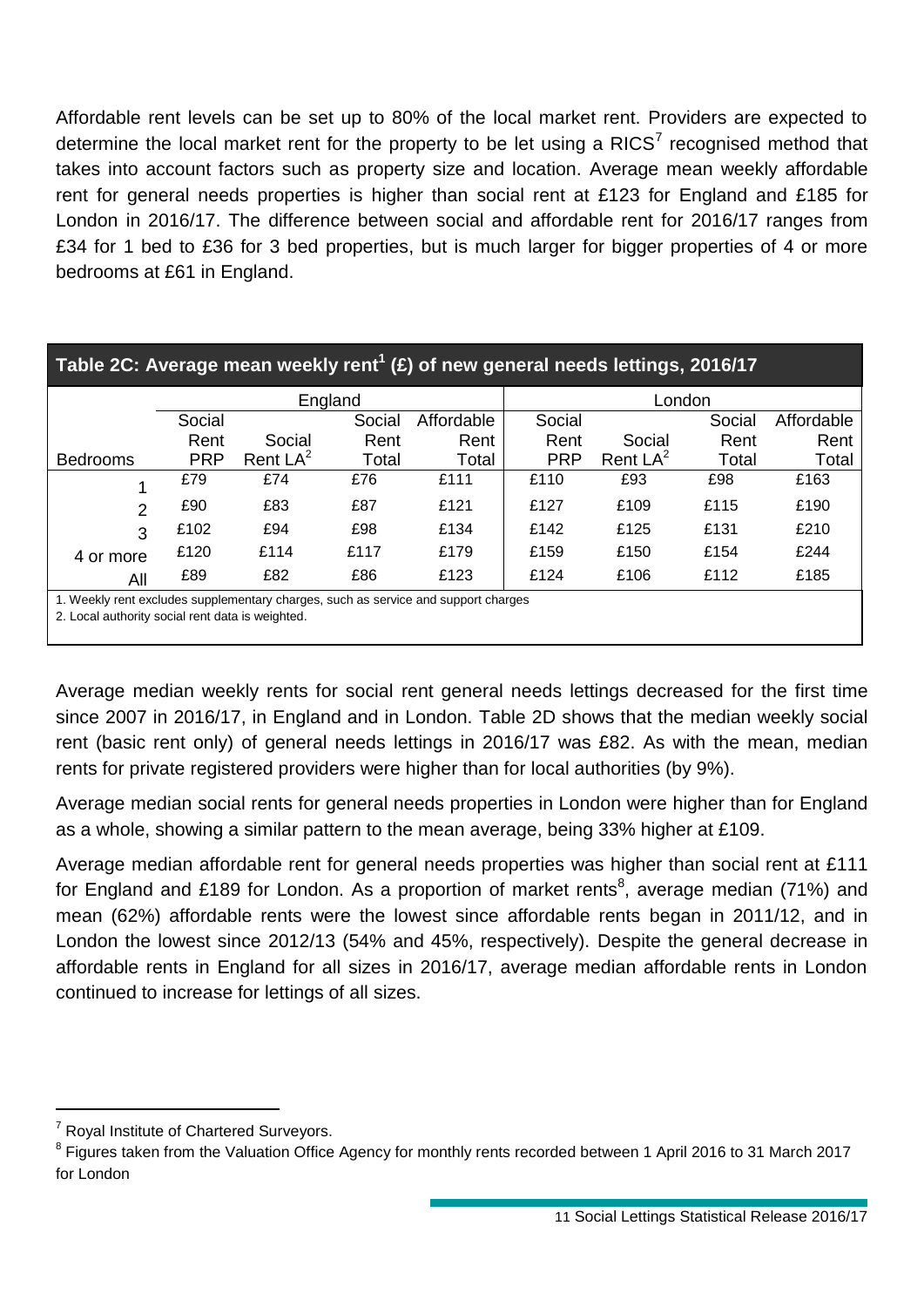| Table 2D: Average median weekly rent <sup>1</sup> (£) of new general needs lettings, 2016/17 |                                                                                                                                        |                 |         |            |            |        |        |            |  |  |  |  |
|----------------------------------------------------------------------------------------------|----------------------------------------------------------------------------------------------------------------------------------------|-----------------|---------|------------|------------|--------|--------|------------|--|--|--|--|
|                                                                                              |                                                                                                                                        |                 | England |            |            |        | London |            |  |  |  |  |
|                                                                                              | Social                                                                                                                                 | Social          | Social  | Affordable | Social     | Social | Social | Affordable |  |  |  |  |
|                                                                                              | Rent                                                                                                                                   | Rent            | Rent    | Rent       | Rent       | Rent   | Rent   | Rent       |  |  |  |  |
| <b>Bedrooms</b>                                                                              | <b>PRP</b>                                                                                                                             | LA <sup>2</sup> | Total   | Total      | <b>PRP</b> | $LA^2$ | Total  | Total      |  |  |  |  |
| 1                                                                                            | £75                                                                                                                                    | £70             | £73     | £98        | £107       | £91    | £96    | £167       |  |  |  |  |
| 2                                                                                            | £86                                                                                                                                    | £78             | £83     | £109       | £124       | £107   | £112   | £197       |  |  |  |  |
| 3                                                                                            | £96                                                                                                                                    | £87             | £92     | £120       | £145       | £123   | £127   | £213       |  |  |  |  |
| 4 or more                                                                                    | £113                                                                                                                                   | £103            | £109    | £166       | £165       | £143   | £153   | £238       |  |  |  |  |
| All                                                                                          | £85                                                                                                                                    | £78             | £82     | £111       | £121       | £102   | £109   | £189       |  |  |  |  |
|                                                                                              | 1. Weekly rent excludes supplementary charges, such as service and support charges<br>2. Local authority social rent data is weighted. |                 |         |            |            |        |        |            |  |  |  |  |

More detailed data on average weekly rents are in accompanying tables 2c and 2d.

Map 2 shows the average (mean) weekly social rent of private registered provider general needs properties let in 2016/17. The right hand map shows a cartogram where local authority areas are represented in proportion to the number of lettings rather than their geographic size. This illustrates that whilst there were higher rents in the south of England, there tended to be more lettings made in northern areas where rents were lower.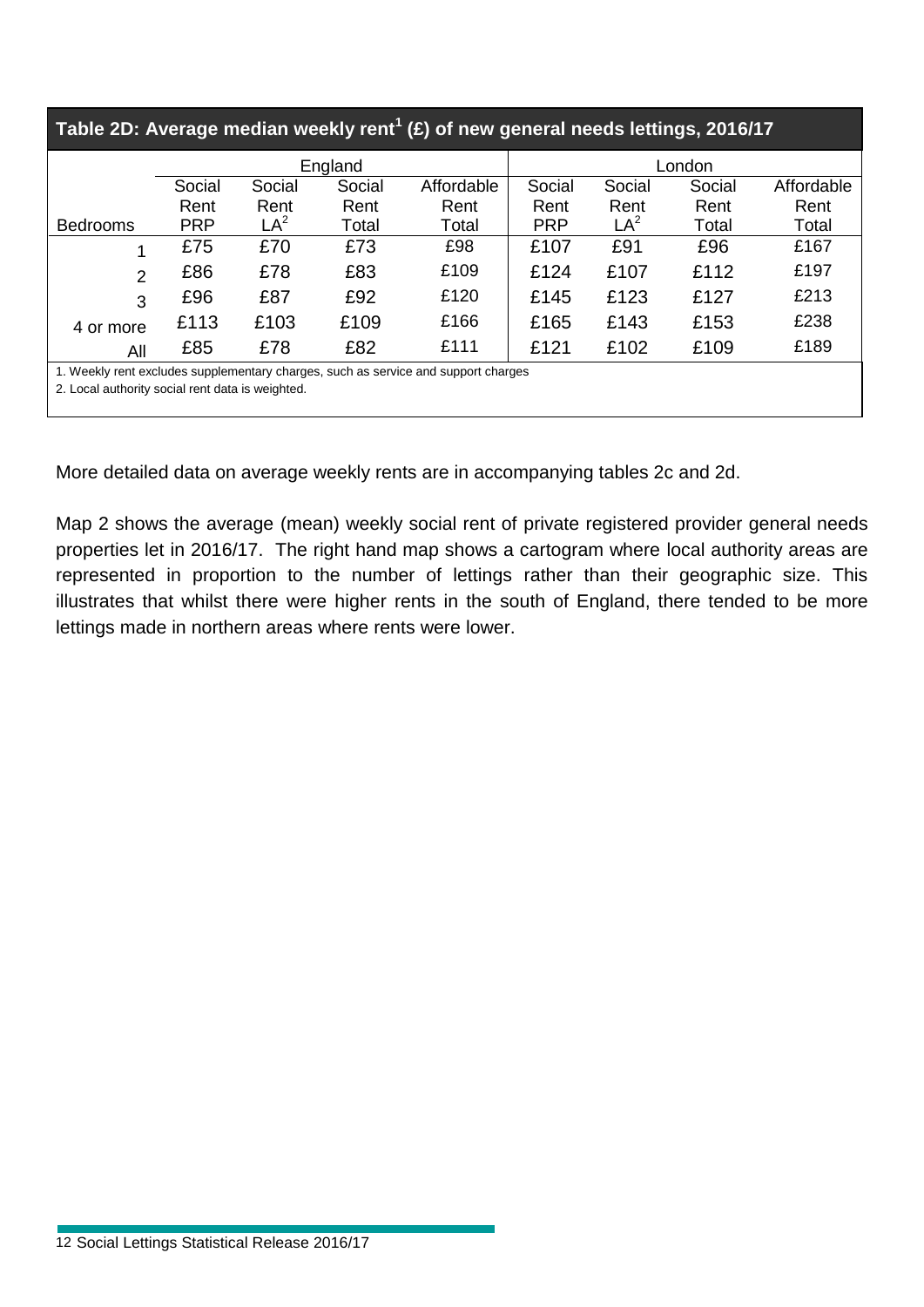

83. Numbers 83 or greater would be in the above category.

## Reason for letting and re-let times

The most common reason given for the property being vacant prior to a general needs social rent letting was because the previous tenant had moved to the private sector or other accommodation (37%) – see table 2E. Previous tenants being evicted was given as a reason for the property being available to let for 7% of general needs social rent lettings. Nearly half (44%) of general needs affordable rent PRP properties were first lets in 2016/17, remaining stable after an increase from 2013/14. For the first time, this proportion was higher for local authority properties (46%), up from just over a quarter (26%) in 2015/16. First lets are newly built, converted, rehabilitated or newly acquired properties. See accompanying tables 2f and 2g for further details.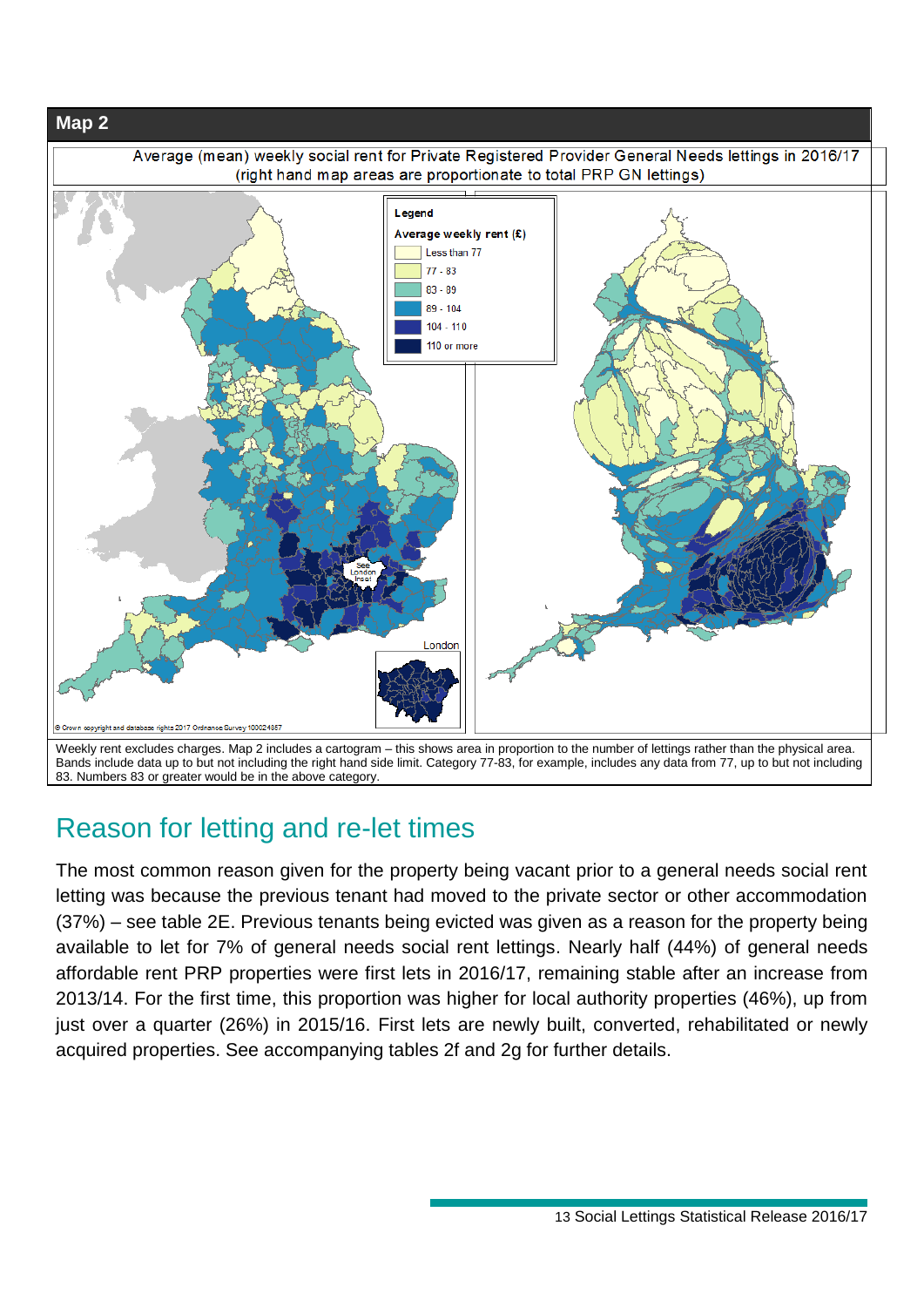#### **Table 2E: Reason the property was vacant prior to the new letting, 2016/17**

|                                                                                                         |            | <b>General Needs Social Rent</b> |       | General<br><b>Needs</b><br>Affordable<br>Rent |
|---------------------------------------------------------------------------------------------------------|------------|----------------------------------|-------|-----------------------------------------------|
| Reason for letting                                                                                      | <b>PRP</b> | LA <sup>2</sup>                  | Total | Total                                         |
| First let of a property <sup>1</sup>                                                                    | 6%         | 3%                               | 5%    | 44%                                           |
| Relet - internal transfer                                                                               | 15%        | 27%                              | 21%   | 9%                                            |
| Relet - previous tenant moved to other social landlord                                                  | 12%        | 8%                               | 10%   | 10%                                           |
| Relet - previous tenant died                                                                            | 14%        | 18%                              | 16%   | 7%                                            |
| Relet - property abandoned by previous tenant                                                           | 4%         | 3%                               | 4%    | 2%                                            |
| Relet - previous tenant evicted                                                                         | 7%         | 7%                               | 7%    | 5%                                            |
| Relet - previous tenant moved to private sector / other                                                 | 40%        | 33%                              | 37%   | 23%                                           |
| accommodation                                                                                           |            |                                  |       |                                               |
| Relet - tenant occupied property as temporary accommoda-                                                | $< 1\%$    | $< 1\%$                          | $1\%$ | $< 1\%$                                       |
| tion                                                                                                    |            |                                  |       |                                               |
| 1. The property was a first let because it was newly built, converted, rehabilitated or newly acquired. |            |                                  |       |                                               |
| 2. Local authority data is weighted.                                                                    |            |                                  |       |                                               |
| <. Less than.                                                                                           |            |                                  |       |                                               |

The average mean number of days properties were vacant prior to letting went down for general needs and supported housing social rent lettings. As can be seen in accompanying table 2e, the mean length of time a general needs social rent property was vacant for prior to letting was 34 days in 2016/17 (excluding any period of major works on the property), compared with a median<sup>9</sup> of 22 days. The mean number of days a supported housing social rent property was vacant was similar (32 days), although the median was lower at 10 days. On average, local authority properties tended to be vacant for longer than private registered providers properties (7 days longer for the mean number of days vacant of general needs social rent properties, and 16 days longer for supported housing social rent).

General needs affordable rent properties were, on average, vacant for considerably less time than social rent properties with a mean of 23 days and a median of 10 days (see also in accompanying table 2e), driven by the low vacancy mean length (21 days) of PRP properties. By contrast, LA GN affordable rent properties became the group with the longest length of vacancy (with a mean of 53 days and a median of 24 days).

The mean number of days a supported housing affordable rent property was vacant was 36 (with a median of 8), considerably lower than in 2015/16 (48 days) and driven by PRP properties with a drop to 37 days from 47. Similarly, the mean for LA properties reverted back to the 25 days seen in 2014/15, down from the increase to 76 days seen in 2015/16. The numbers for this type of letting are however small (170 lettings in 2015/16 and 388 in 2016/17) so this volatility may be explained by the small numbers recorded.

 $9$  For 2016/17 we have also included the median number of days that a property remained vacant for, because it is less likely to be skewed by extreme outliers of properties that get converted after a long period of time being vacant.

<sup>14</sup> Social Lettings Statistical Release 2016/17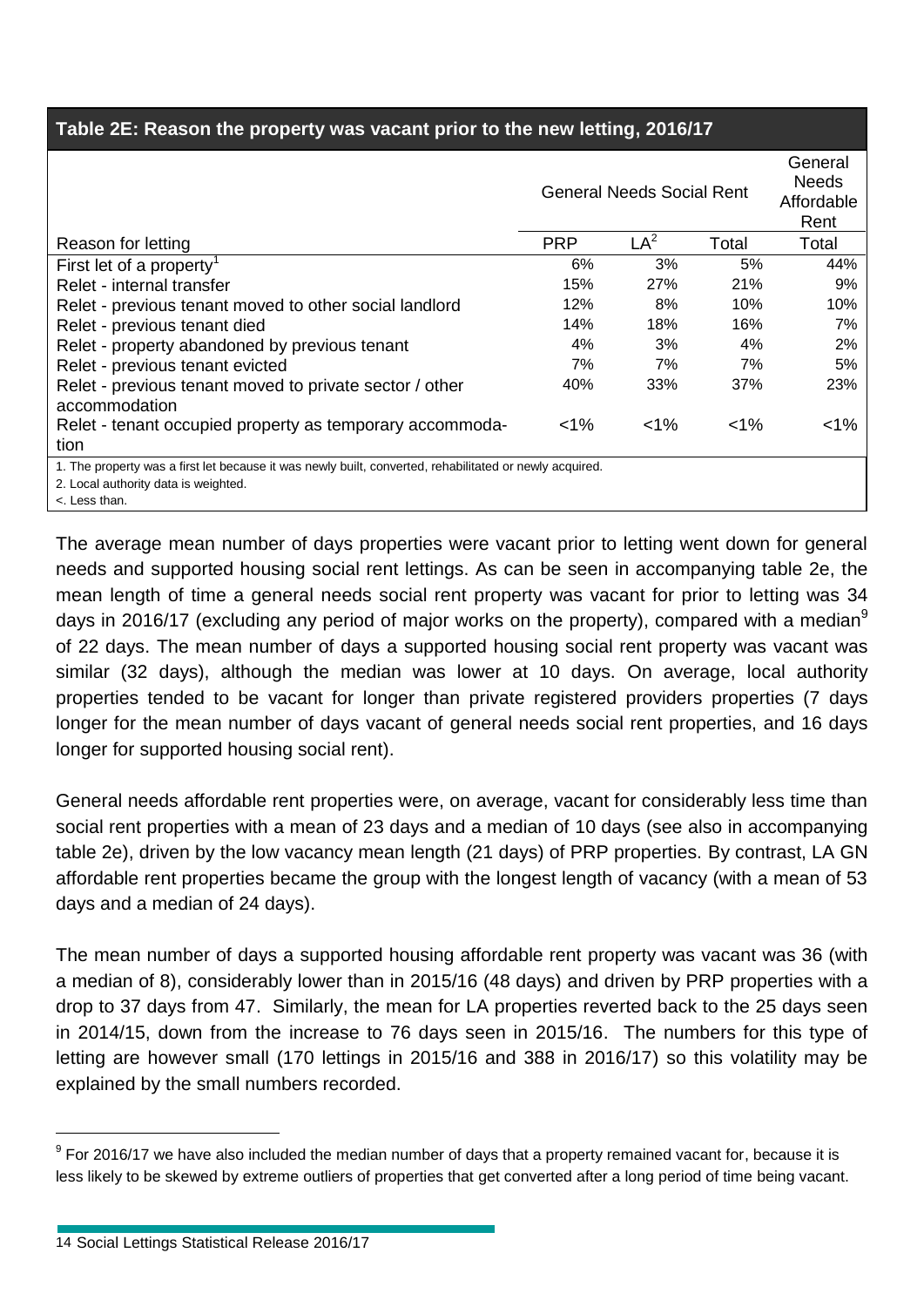# 3.Household characteristics of social housing lettings

## Household composition

The household composition of general needs and supported housing social rent lettings are very different. The most common type of household taking up a social rent letting was a single adult without children, but whereas for general needs lettings this was true for 37% of lettings for supported housing lettings was true for over half (55%) of lettings. The second most common type of household for general needs social rent letting was a single adult with children (23% of lettings of such type) whereas for supported housing was where one or more persons are aged over 60 (33%).

Figure 3A below shows the variation in housing composition by type of lettings.

The composition of households of general needs social rent lettings for both private registered providers and local authority lettings was similar and has changed little over time. However, social rent supported housing tended to be let to single adults under 60 without children for private registered providers' social rent lettings (60%) whereas local authority lettings tended to be to households where one or more person is aged over 60 (70%).

The most common household type for affordable rent general needs properties (PRP and LA) was a single adult with children (34%). By contrast in supported housing affordable rent lettings more than half of lettings (54%) were to a household where one or more person is aged over 60.

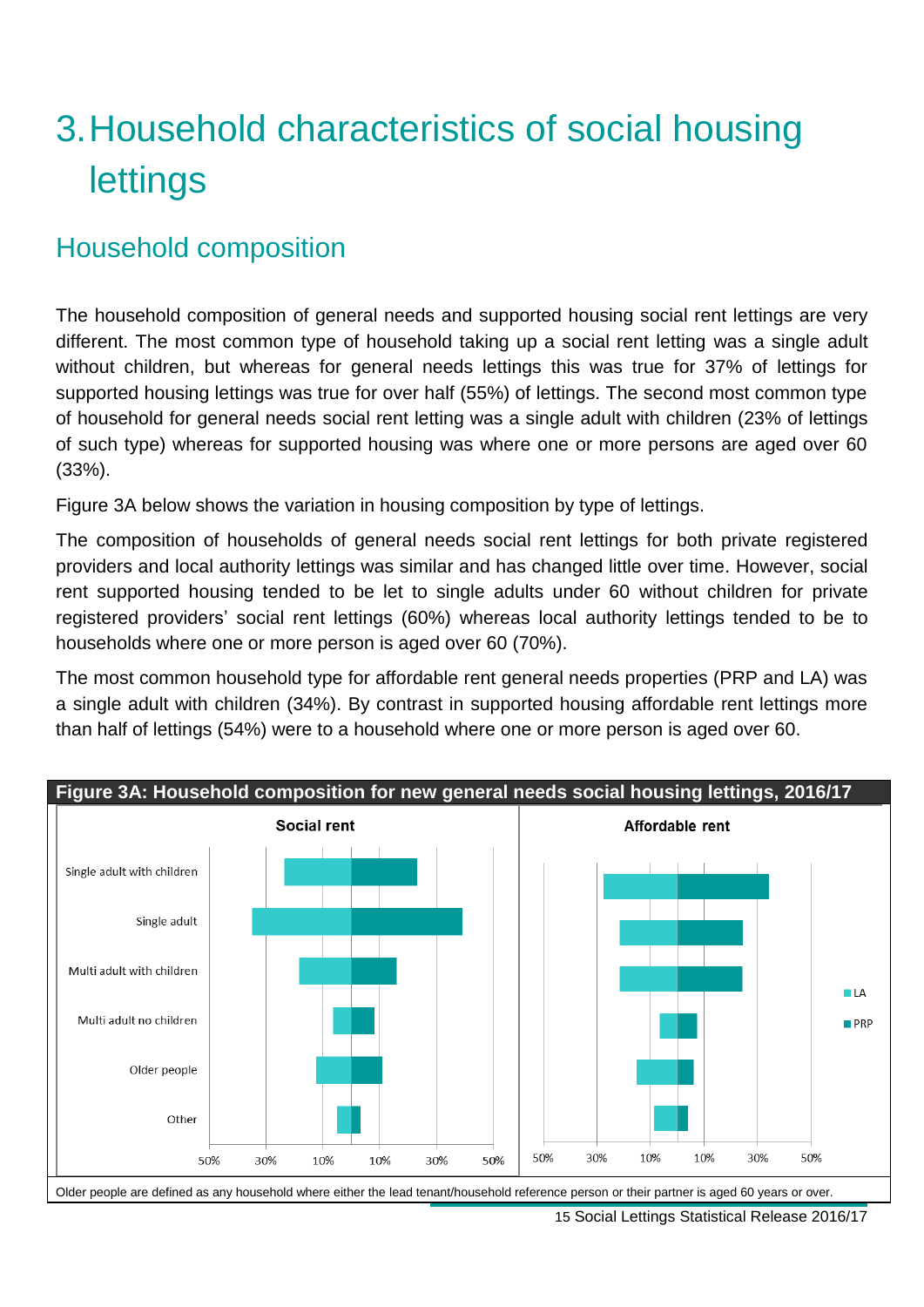## Age

The pattern of the age of tenants in new social housing lettings made during 2016/17 was almost identical to the one in 2015/16.

General needs lettings tended to be made to younger tenants (referring to the household reference person<sup>10</sup> only); over a third of all general needs lettings at social rent levels (36%) were to tenants aged under 30, unchanged from last year. This is particularly the case for female tenants, 42% of whom were under 30 compared with 26% of male tenants; a percentage point decrease from 2015/16 for both groups. These percentages seem to indicate that the previous decreasing trend from 2009/10 in the proportion of tenants under 30 in these tenancies slowed down in 2016/17.

Within the supported housing sector, there was a larger difference between PRPs and LAs in the distribution of the age of tenants in social rent lettings. PRP supported housing lettings are more evenly distributed across age bands while a greater share of local authority supported housing lettings were made to older tenants; 73% of local authorities social rent supported lettings were to tenants aged 60 and over in 2016/17.

Figures on age of social housing tenants and gender over time are given in accompanying table 3b.

### Economic status

In 2016/17, 37% of general needs lettings at social rent levels were to tenants (referring to the household reference person only) in employment, unchanged from the previous year. The percentage of tenants who are employed part-time has increased from 9% in 2008/09 to 13% in 2016/17- on average an increase of one percentage point every two years. In contrast, the percentage of full time working tenants was decreasing between 2008/09 (23%) and 2012/13 (19%) until it started to increase at 2 percentage points per year since 2013/14 and remained unchanged from 2015/16 to 2016/17 at 25%. Figure 3B shows a further 14% of general needs social rent tenants were unemployed (jobseekers) and another fifth (20%) were not seeking work. The proportion of tenants in employment increased by 2 percentage points to 38% in LA general needs affordable rent lettings but there was no change for PRP lettings. In supported housing affordable rent, half (50%) of the tenants were retired, both in PRP and LA lettings, down from 52% and 72% in 2015/16, respectively. By contrast, the proportion of tenants seeking work increased in 2016/17 amongst tenants in these groups (by 2 and 12 percentage points, respectively).

 $10$  The household reference person is the named tenant, where the letting is made on a single tenancy basis. In the case of joint tenancies, the household reference person is the most economically active or working person, or if both tenants are working or not working, the oldest person.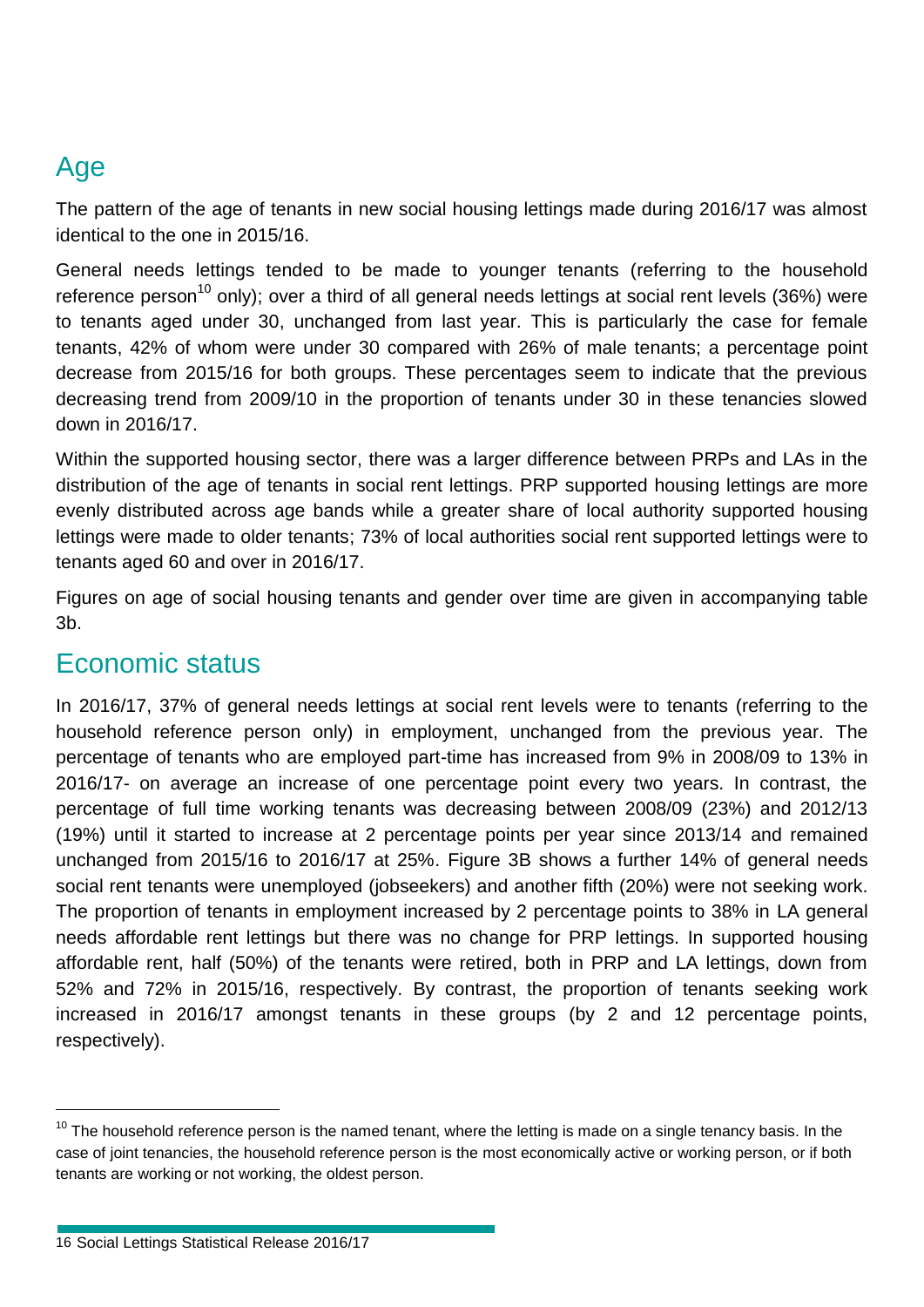#### **Figure 3B: Economic status of household reference person<sup>5</sup> for general needs lettings by housing type, for new social housing lettings, 2016/17**



Part time is defined as working less than 30 hours per week.

Other includes: Government training/New deal, full time student, child under 16 and other adult.

Local authority social rent data is weighted.

Imputed data has being applied for missing values (7%) for social rent lettings. The % of missing values across AR lettings is 5%.

The household reference person is the named tenant, where the letting is made on a single tenancy basis. In the case of joint tenancies, the household reference person is the most economically active or working person or if both tenants are either working or not working, the oldest person.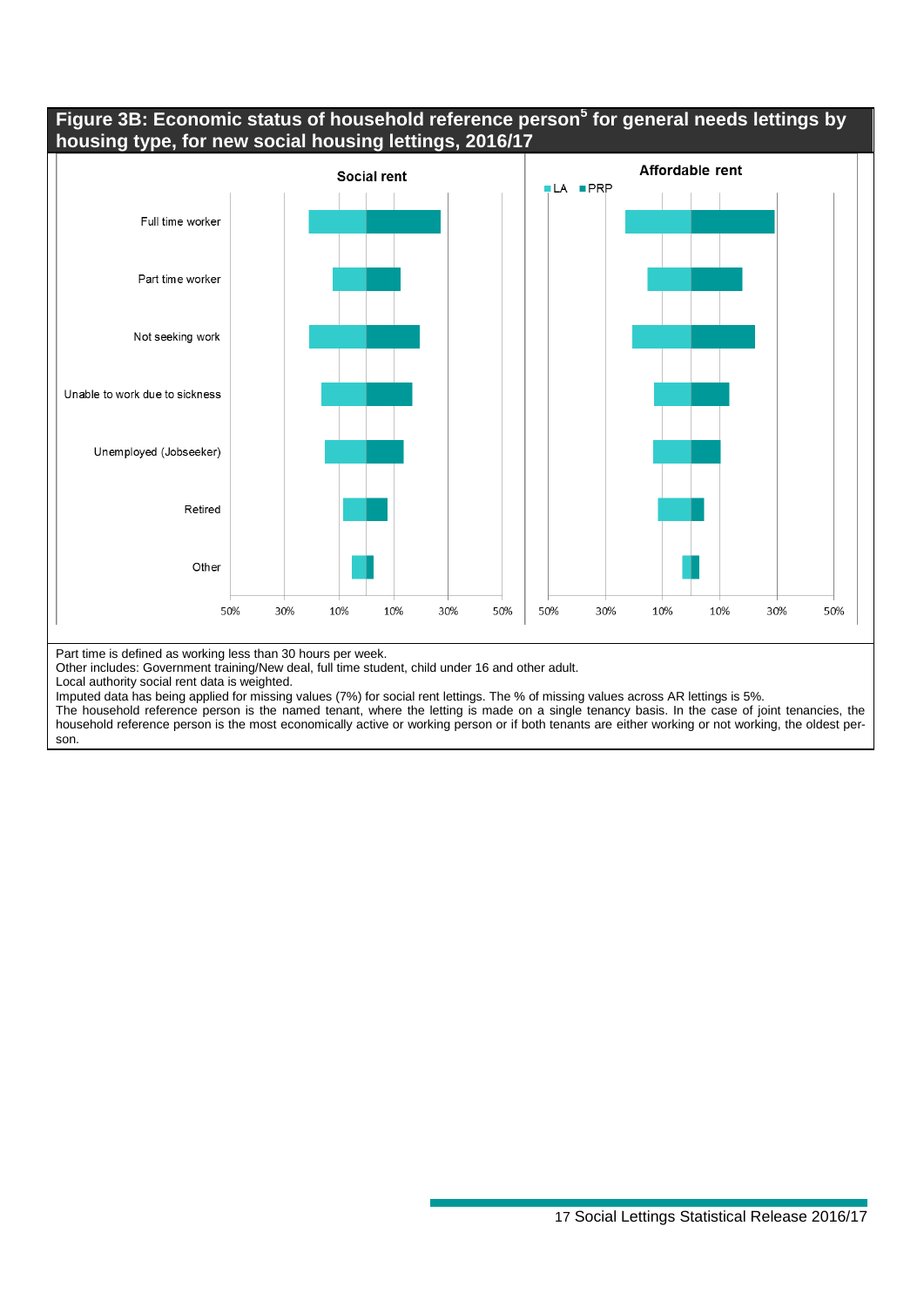About half (51%) of PRP and 3 in 4 (75%) LA supported housing lettings at social rent levels were to retired tenants or tenants unable to work due to sickness. (Figure 3C)



The proportion of those in general needs social rent who are unemployed (jobseekers) increased year on year since 2007/08 before falling 4 percentage points in both 2014/15 and in 2015/16, and a further percentage point to 14% in 2016/17(Table 3A). The proportion of tenants not seeking work decreased every year from 2007/08 (25%) to 2013/14 (19%) as did the percentage of tenants retired, from 11% to 7%; before both increased by 1 percentage point in 2014/15 and remained the same in 2015/16 and 2016/17 at 20% (not seeking work) and 8% (retired). More detailed figures on economic status of tenants from 2007/08 to 2016/17 are given in accompanying table 3c.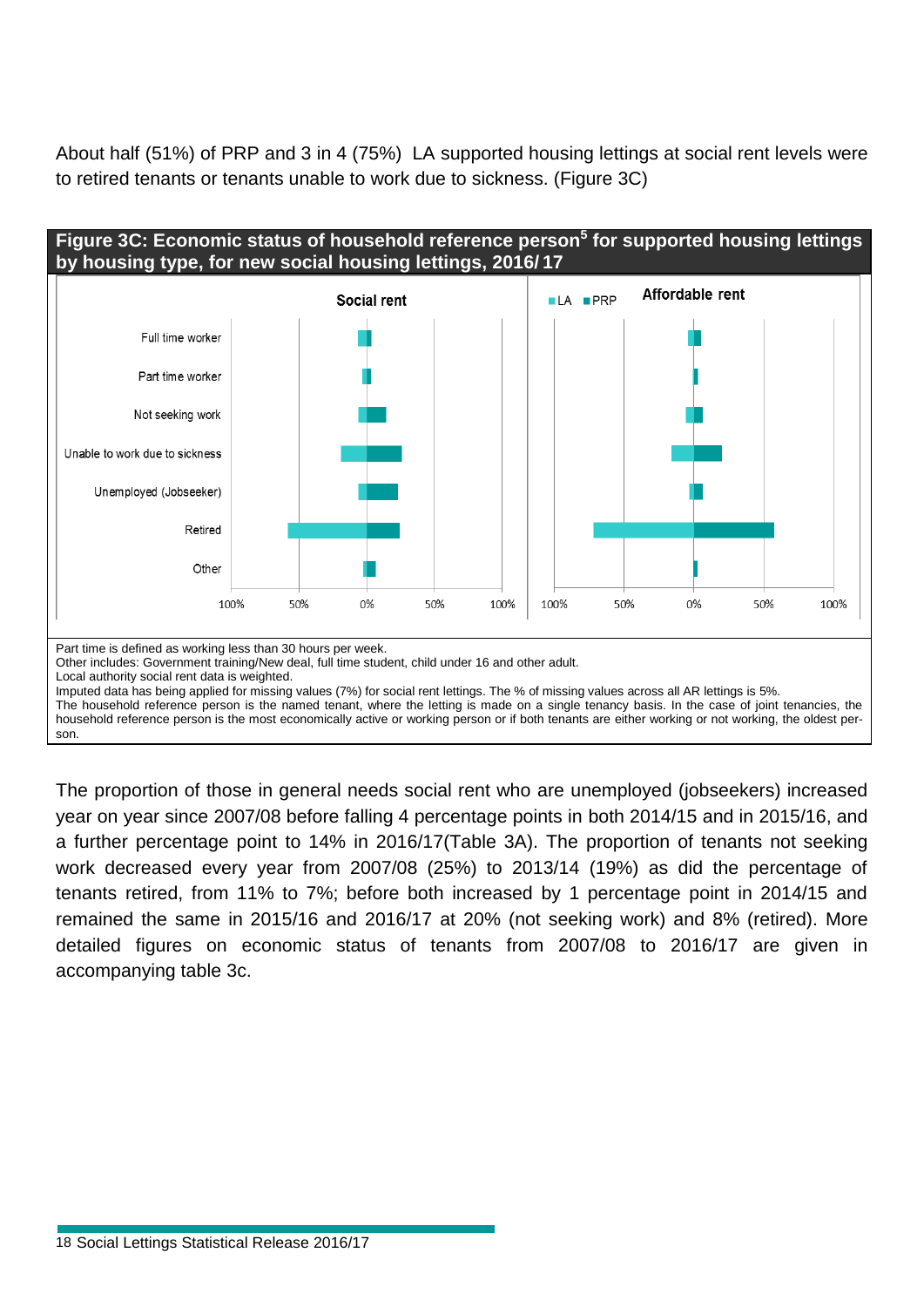#### **Table 3A: Economic status of household reference person<sup>1</sup> in new general needs social rent tenancies, 2008/09 to 2016/17**

| Year                              | 2008/<br>09 | 2009/<br>10 | 2010/<br>11 | 2011/<br>$12^{4}$ | 2012/<br>$13^{4}$ | 2013/<br>$14^{4}$ | 2014/<br>$15^{4}$ | 2015/<br>$16^{4}$ | 2016/<br>17 |
|-----------------------------------|-------------|-------------|-------------|-------------------|-------------------|-------------------|-------------------|-------------------|-------------|
| Full time worker                  | 23%         | 21%         | 21%         | 20%               | 19%               | 21%               | 23%               | 25%               | 25%         |
| Part time worker <sup>2</sup>     | 9%          | 9%          | 10%         | 10%               | 10%               | 11%               | 12%               | 12%               | 13%         |
| Subtotal (All in work)            | 32%         | 30%         | 31%         | 31%               | 29%               | 31%               | 35%               | 37%               | 37%         |
| Unemployed<br>(jobseeker)         | 16%         | 21%         | 21%         | 22%               | 23%               | 23%               | 19%               | 15%               | 14%         |
| Not seeking work                  | 24%         | 23%         | 22%         | 20%               | 19%               | 19%               | 20%               | 20%               | 8%          |
| Unable to work due to<br>sickness | 13%         | 12%         | 12%         | 12%               | 13%               | 14%               | 15%               | 16%               | 20%         |
| Retired                           | 10%         | 9%          | 8%          | 8%                | 8%                | 7%                | 8%                | 8%                | 17%         |
| Other $3$                         | 4%          | 6%          | 6%          | 6%                | 7%                | 6%                | 4%                | 4%                | 4%          |

1. The household reference person is the named tenant, where the letting is made on a single tenancy basis. In the case of joint tenancies, the household reference person is the most economically active or working person, or if both tenants are either working or not working, the oldest person.

2. Part time is defined as working less than 30 hours per week.

3. Other includes: Government training/New deal, full time student, child under 16 and other adult.

4. Since 2011/12, data has been imputed when missing. Percentages include imputed records from 2011/12, but not missing data for 2007/08 to 2010/11.

## **Nationality**

The vast majority of lettings were made to UK nationals (referring to the household reference person only). The figures for 2016/17 remained broadly similar to the previous year with 90% of general needs social rent lettings (compared with 91% in 2015/16) and 94% of supported housing social rent lettings to UK national tenants, which remained unchanged (see table 3B and accompanying table 3d).

The proportion of general needs affordable rent lettings by both private registered providers and local authorities to UK national tenants remained at 91% in 2016/17. Tenants moving into general needs social rent lettings from another social housing property were slightly more likely to be UK nationals (93%) than tenants new to social housing (88%).

Table 3B also shows the longer time series since 2007-08. It shows that the nationality of the household reference person in general needs social rent lettings has remained fairly stable over the last years. Since 2011/12, the proportion of new tenants who were UK nationals fell from 92% to 90% in 2016/17; whilst those from the A11 and other EEA countries have risen from 3% and 1%, respectively, in 2011/12, to 4% and 2% in 2016/17.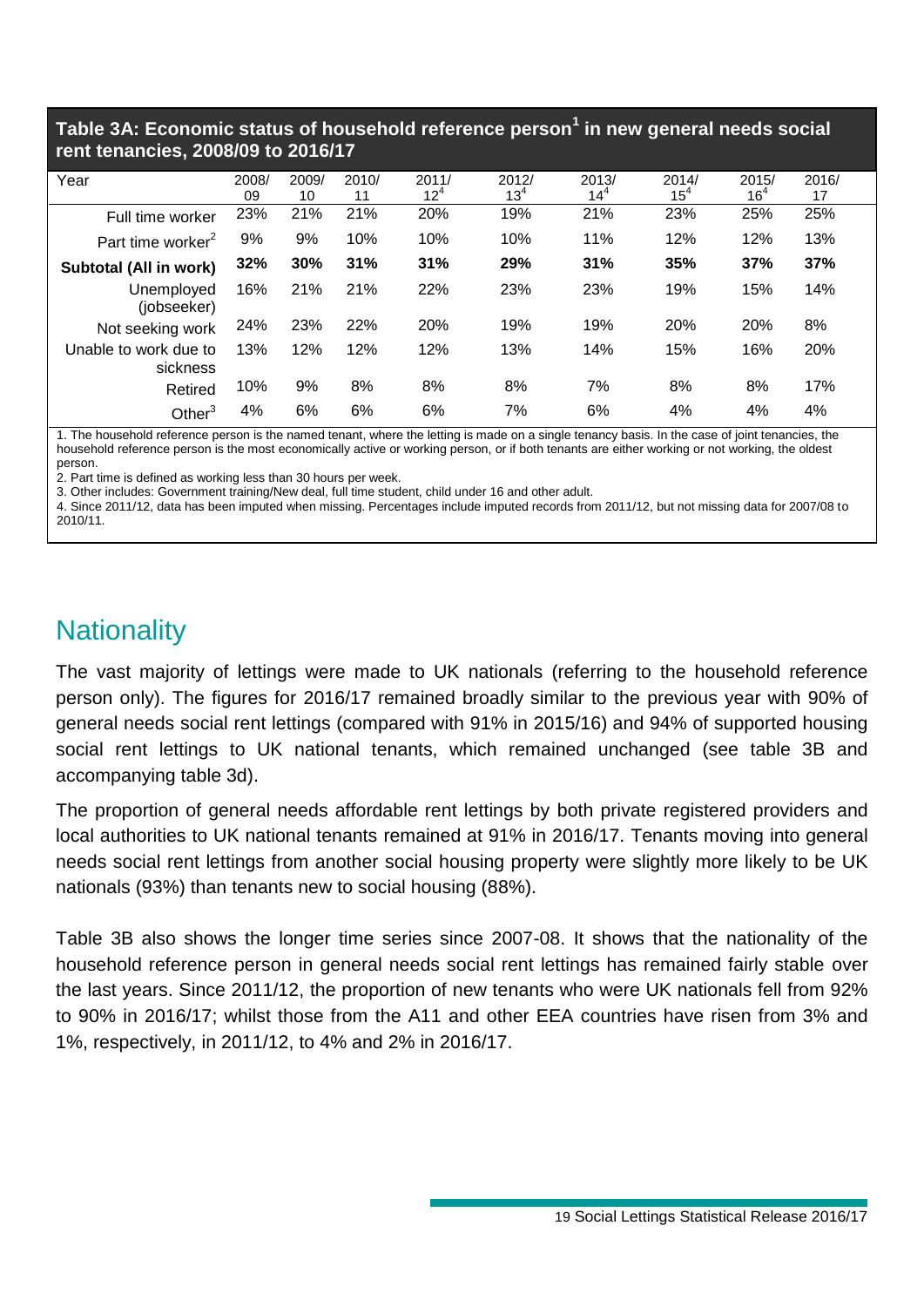**Table 3B: Nationality of household reference person<sup>1</sup> in new general needs social rent** 

#### **tenancies 2007/08 to 2016/17**

|                                     | 2007/ | 2008/ | 2009/                    | 2010 | 2011/    | 2012/    | 2013/    | 2014/  | 2015    | 2016/ |
|-------------------------------------|-------|-------|--------------------------|------|----------|----------|----------|--------|---------|-------|
| Year                                | 08    | 09    | 10 <sup>4</sup>          | /11  | $12^{5}$ | $13^{5}$ | $14^{5}$ | $15^5$ | $/16^5$ | 17    |
| UK                                  | 94%   | 94%   | 94%                      | 93%  | 92%      | 91%      | 91%      | 91%    | 91%     | 90%   |
| National                            |       |       |                          |      |          |          |          |        |         |       |
| $A8^2$                              | 1%    | ٠     |                          |      |          |          |          |        |         |       |
| A8,                                 | ۰     | 2%    | ٠                        | 3%   | 3%       | 3%       | 4%       |        |         |       |
| Bulgaria,<br>Romania <sup>2</sup>   |       |       |                          |      |          |          |          |        |         |       |
| A11 <sup>2</sup>                    | ۰.    | ۰     | $\overline{\phantom{0}}$ |      | -        |          | ۰        | 4%     | 4%      | 4%    |
| Other EEA<br>countries <sup>3</sup> | 1%    | 1%    | -                        | 1%   | 1%       | 1%       | 1%       | 1%     | 2%      | 2%    |
| All other<br>countries              | 3%    | 3%    | ٠                        | 4%   | 4%       | 4%       | 4%       | 4%     | 4%      | 4%    |

1. The household reference person is the named tenant, where the letting is made on a single tenancy basis. In the case of joint tenancies, the household reference person is the most economically active or working person, or if both tenants are either working or not working, the oldest person.

2: A11 countries are the A8 countries plus Bulgaria and Romania from 2008/9, and Croatia from 2014/15. A8 countries are: Czech Republic, Estonia, Hungary, Latvia, Lithuania, Poland, Slovakia, and Slovenia.

3. Other European Economic Area countries includes: Austria, Belgium, Cyprus, Denmark, Finland, France, Germany, Greece, Iceland, Italy, Liechtenstein, Luxembourg, Malta, Netherlands, Norway, Portugal, Spain, Sweden and Switzerland. Ireland has been included from 2014/15.

4: Data for 2009/10 did not distinguish foreign nationals amongst A8, EEA and other nationalities.

5. Since 2011/12, data has been imputed when missing. Percentages include imputed records from 2011/12, but not missing data for 2007/08 to 2010/11.

Figures on ethnicity of tenants for all housing types are provided in accompany table 3e.

## Other key household characteristics

Table 3C presents a range of other key characteristics of the households taking up social housing tenancies in 2016/17. Many of the patterns observed have remained broadly similar to 2015/16.

For general needs social rent lettings, 16% were made to those who were statutorily homeless (up 2 percentage points from 2015/16); this proportion was higher for supported housing social rent lettings at 23%. The majority of households were in receipt of housing benefit, particularly in supported housing (84% of tenants in social rent and 82% of tenants in affordable rent) - although there is high level of missing data for this question $^{11}$ .

Around half of the households in local authority general needs (52%) and supported housing (48%) social rent lettings were given reasonable preference (i.e. priority for housing). However, there was also a high level of 'don't know' responses to this question that have not been included in the above percentages. As expected, local authorities had higher proportions of tenancies where the household was given reasonable preference than private registered providers because the reasonable preference requirements do not apply to direct lets by private registered providers.

In general a higher proportion of private registered providers' lettings were to tenants new to social

<sup>&</sup>lt;sup>11</sup> Data can be missing from CORE either because the question is not mandatory or because a response option is 'Don't know'. Further information on the quantity of missing data for key household characteristics can be found in accompanying table 3g.

<sup>20</sup> Social Lettings Statistical Release 2016/17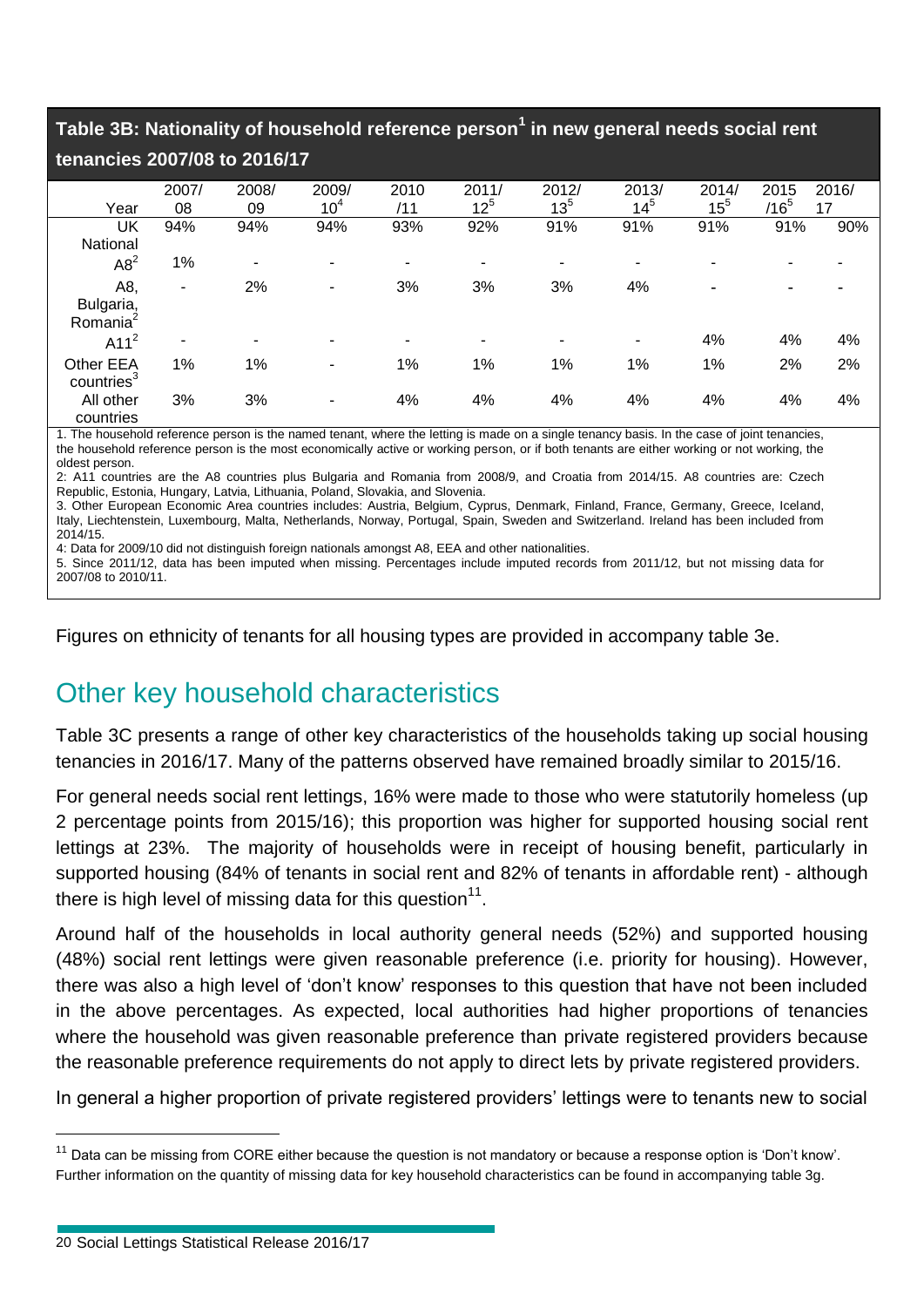housing compared with local authority tenants in the same housing type. In particular, for social rented supported housing, 67% of private registered providers' tenants were new to social housing compared with 53% of local authority tenants.

Tenants were asked the main reason they left their last settled home. In general needs tenancies, overcrowding was given as the main reason in 14% of social and 20% of affordable rent tenancies but rarely for supported housing tenancies (1%). Compared to 2015/16, there was a decrease of 2 and 3 percentage points in general needs social and affordable tenancies, respectively, whereas no change for supported housing tenancies. Under-occupation was given as the main reason in 4% (social rent) and 3% (affordable rent) of general needs lettings and 1% of supported housing tenants, unchanged from 2015/16.

Whilst the majority of lettings were made within the same local authority area, 10% of social rents and 12% of affordable rents general needs lettings were made to tenants coming from a different local authority. This was about doubled for supported housing lettings (20% for social rent and 22% for affordable rent) for supported housing tenants, suggesting tenants may need to move further to find appropriate supported housing.

### **Table 3C: Other household characteristics of new social lettings, 2016/17 1**

|                                                                  | <b>General Needs SR</b> |                  |       |            | <b>Supported Housing SR</b> | <b>GN AR</b> | SH AR |       |
|------------------------------------------------------------------|-------------------------|------------------|-------|------------|-----------------------------|--------------|-------|-------|
| Household characteristic                                         | <b>PRP</b>              | LA <sup>10</sup> | Total | <b>PRP</b> | $LA^{10}$                   | Total        | Total | Total |
| Statutorily homeless <sup>2</sup>                                | 13%                     | 20%              | 16%   | 24%        | 12%                         | 23%          | 16%   | 17%   |
| New to social housing $3$                                        | 61%                     | 57%              | 59%   | 67%        | 53%                         | 65%          | 62%   | 54%   |
| In receipt of housing benefit (excl Universal<br>Credit)         | 65%                     | 71%              | 67%   | 85%        | 77%                         | 84%          | 67%   | 82%   |
| Household's previous property overcrowded <sup>4</sup>           | 14%                     | 13%              | 14%   | 1%         | 2%                          | 1%           | 20%   | 1%    |
| Household's previous property underoccupied <sup>5</sup>         | 4%                      | 4%               | 4%    | 1%         | 4%                          | 1%           | 3%    | 1%    |
| Served in British regular armed forces <sup>6</sup>              | 2%                      | 2%               | 2%    | 3%         | 6%                          | 3%           | 2%    | 5%    |
| Injured/Disabled as a direct result of serving as<br>a reservist | 16%                     | 14%              | 15%   | 9%         | 8%                          | 9%           | 18%   | 5%    |
| New to local authority <sup>8</sup>                              | 13%                     | 7%               | 10%   | 21%        | 10%                         | 20%          | 12%   | 21%   |
| Given Reasonable Preference <sup>9</sup>                         | 30%                     | 52%              | 40%   | 27%        | 48%                         | 30%          | 38%   | 29%   |

1. Percentages exclude missing data and where the question was responded to with 'Don't Know'.

2. Those found 'statutorily homeless' by a housing authority and either owed a main homelessness duty or not.

3. Tenants whose tenure immediately before this letting was not social housing.

4. Defined as the tenants' last settled home being unsuitable because of overcrowding, in their view. This is a different definition to that used by the Department for Work and Pensions when calculating whether a property is overcrowded.

5. Defined as the tenants' last settled home being unsuitable because of under-occupation, in their view. This is a different definition to that used by the Department for Work and Pensions when calculating whether a property is under-occupied.

6. Where anyone in the household has ever served in the regular armed forces.

7. Where anyone in the household has been seriously injured/disabled as a direct result of their time serving as a reservist. In 2016/17 this question was only asked to those who had served in the Armed Forces.

8. Where the household lived in a different local authority immediately before the letting (including in temporary accommodation).

9. Where the household was given priority for housing under the local authority's allocation scheme through the application of the statutory reasonable preference criteria.

10. Local authority social rent data is weighted.

<. Less than.

SR. Abbreviation for social rent.

AR. Abbreviation for affordable rent.

GN. Abbreviation for general needs.

SH. Abbreviation for supported housing.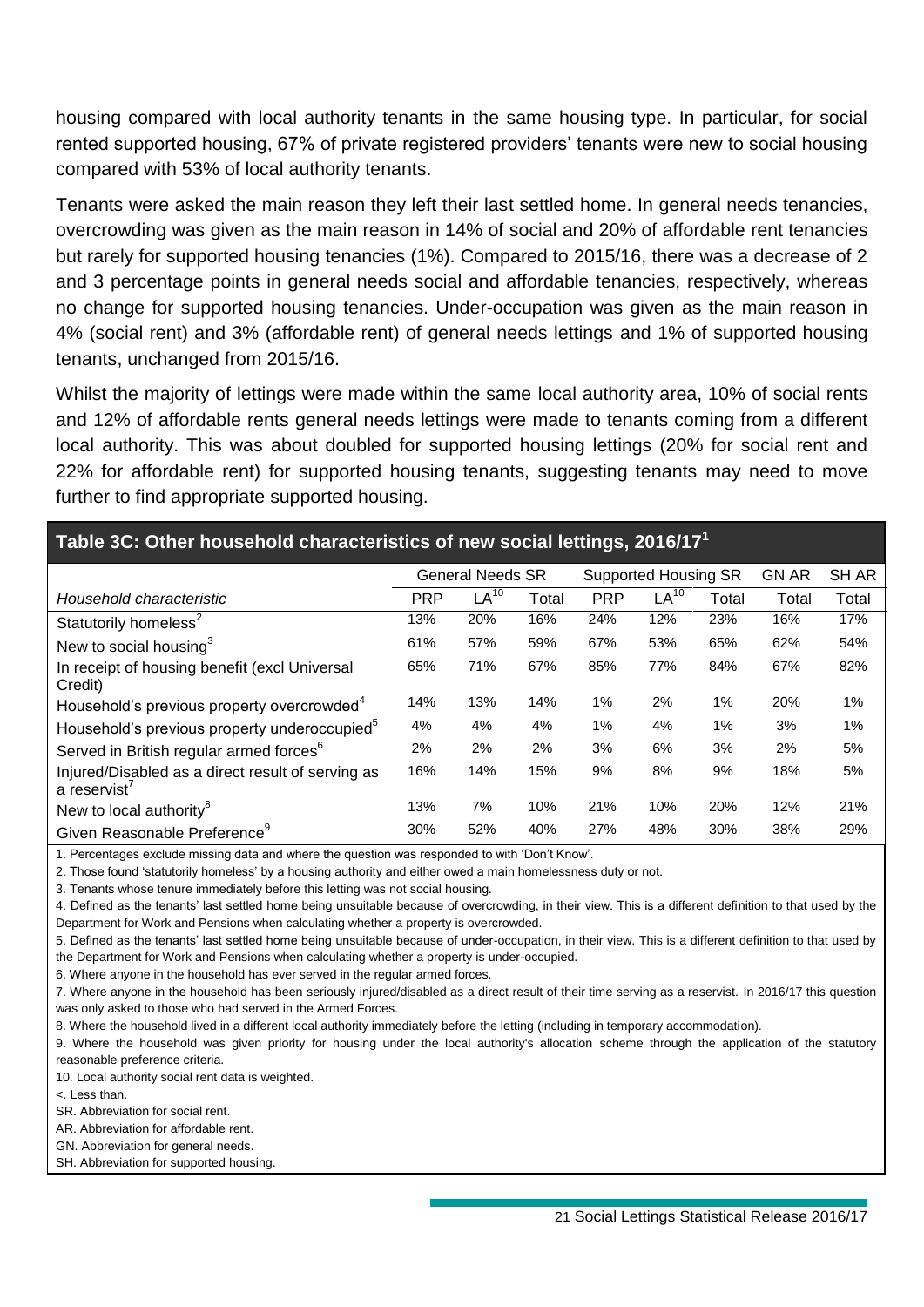# 4.Coverage

There are three main sources for information relating to social lettings at local authority area level: the CORE administrative system and *Local Authorities Housing Statistics* (LAHS) managed by the department; and the annual *Statistical Data Return* (SDR) of private registered providers, managed by the Homes and Communities Agency. CORE is the most appropriate to use for constructing small area estimates on social housing lettings.

The data collected through CORE differs from the social housing data in LAHS in that CORE is a 'flow' measure of all new social housing lettings which records data at record level, whereas data in LAHS is a 'stock' measure of all social housing stock in local authorities. The *English Housing Survey* also provides social housing lettings data but the statistics are based on a survey and are again a 'stock' measure of social housing stock. CORE data focuses on the tenancy details at the point of letting, and besides property characteristics also collects information on the sociodemographic profile of the household, their housing circumstances and some financial information. CORE does not record any information of social housing lettings that are continuing – only new lettings.

CORE was set up in 1989 to record information on private registered provider (PRP) lettings and sales in England. Private registered providers have been required to supply data for many years as a regulatory requirement of the Social Housing Regulator. Since its inception, the system has undergone many refinements and has been considerably enlarged. One of the key changes was the extension to the local authority sector in 2004. On 1 April 2010, CORE became a regulatory requirement for local authorities, and a requirement of the department via their "single data list". which lists all data requirements of local government. Further details can be found at:

[https://www.gov.uk/government/policies/making-local-councils-more-transparent-and-accountable](https://www.gov.uk/government/policies/making-local-councils-more-transparent-and-accountable-to-local-people/supporting-pages/single-data-list)[to-local-people/supporting-pages/single-data-list](https://www.gov.uk/government/policies/making-local-councils-more-transparent-and-accountable-to-local-people/supporting-pages/single-data-list)

Lettings and sales data are reported by all registered providers, and voluntarily by those who are not registered with the Homes and Communities Agency. Information is only collected on new lettings or sales, in general needs or supported housing, by financial year. CORE does not currently collect information on sales from local authorities.

CORE records new social housing lettings of both general needs properties (the majority of social housing stock, not designated to suit a particular need for an individual/household) and supported housing properties (housing that is either purpose designed or designated to suit a particular need for an individual/household such as older people). Temporary lettings are only included if a household moves into supported housing, not for general needs tenancies.

Further information about CORE definitions, variables or concepts used in this release can either be found in section 5 of the CORE guidance manual for 2016/17 or by referring to the CORE data dictionaries. Links to both of these documents are available on the following webpage:

<https://www.gov.uk/government/collections/rents-lettings-and-tenancies>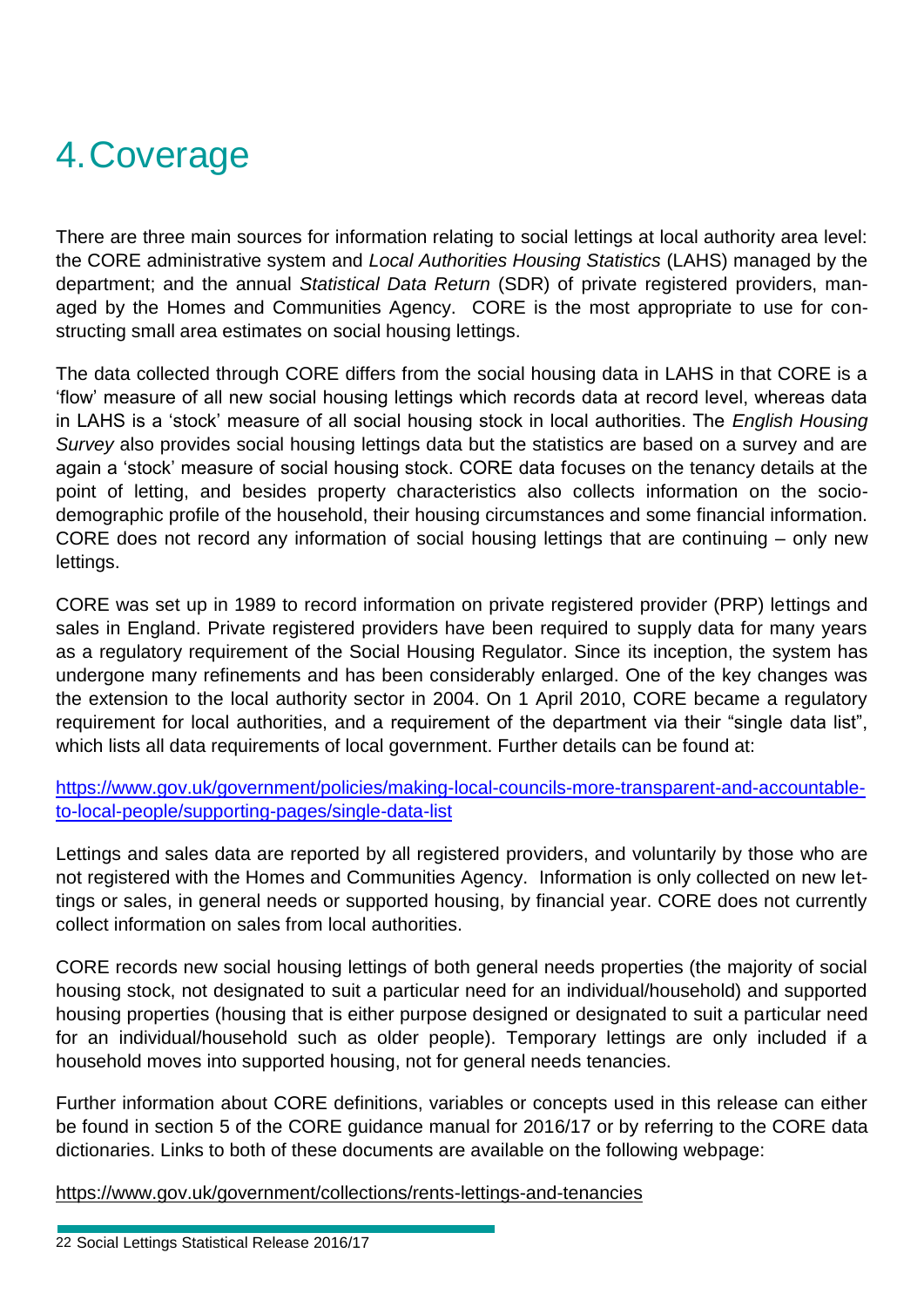# 5.Definitions

Some of the key terms referred to in this statistical release are defined below. A full set of definitions can be found in the CORE guidance manual available from: <https://core.communities.gov.uk/public/GuidesAndManuals.html>

**Private registered providers (PRPs)** - private registered providers refer in this document to private providers of social housing in England that are registered with the social housing regulator (from 1st April 2012 this is the Homes and Communities Agency's Regulation Committee). These were previously termed Registered Social Landlords or housing associations. This term excludes local authority registered providers.

**General needs housing -** General needs housing covers the bulk of housing stock for rent and includes both self-contained and shared housing. It is stock that is not designated for specific client groups requiring support, or stock that does not have the special design features that are specific to supported housing. Where additional support is offered to all residents as a matter of course, this stock is not general needs (see definition of supported housing).

**Supported housing -** Housing is categorised as supported housing within CORE on the basis of either special design facilities or features, or by designation for a particular client group. The definitions are based on Circular 03/04 published by the Housing Corporation (subsequently Homes and Communities Agency, HCA) in April 2004. If housing is targeted at a specific client group but does not have a designated support purpose or the required special design features, then it should be classed as general needs housing. Supported housing includes housing for older people (see next).

**Affordable rent** – Affordable rent is the principal element of the supply offer through the Affordable Homes Programmes, funded by the HCA. Affordable rented housing is housing let by registered providers of social housing to households who are eligible for social rented housing. Affordable rent is not subject to the national rent regime but is subject to other rent controls that require a rent of no more than 80 per cent of the local market rent. For more detailed information, see:

<http://www.homesandcommunities.co.uk/affordable-homes> and

[https://www.gov.uk/government/collections/affordable-homes-programme-2015-to-2018-guidance](https://www.gov.uk/government/collections/affordable-homes-programme-2015-to-2018-guidance-and-allocations)[and-allocations.](https://www.gov.uk/government/collections/affordable-homes-programme-2015-to-2018-guidance-and-allocations)

As of 1 April 2012, local authorities are able to offer affordable rent on flexible tenancy terms.

**Social rent** - Social rented housing is housing owned and managed by local authorities and other registered providers, for which target rents are determined through the national rent regime. It may also include rented housing owned or managed by other persons and provided under equivalent rental arrangements to the above, as agreed with the local authority or with the Homes and Communities Agency as a condition of grant. Although 'affordable rent' will be the main new supply offer, in some circumstances there will still be limited offer of 'social rent' housing.

## Symbols

R=Revised data. Local authority estimates for 2015/16 have been revised due to the revision of LAHS data for 2015/16. This has been used to revise the weights for 2015/16.

..=not available/applicable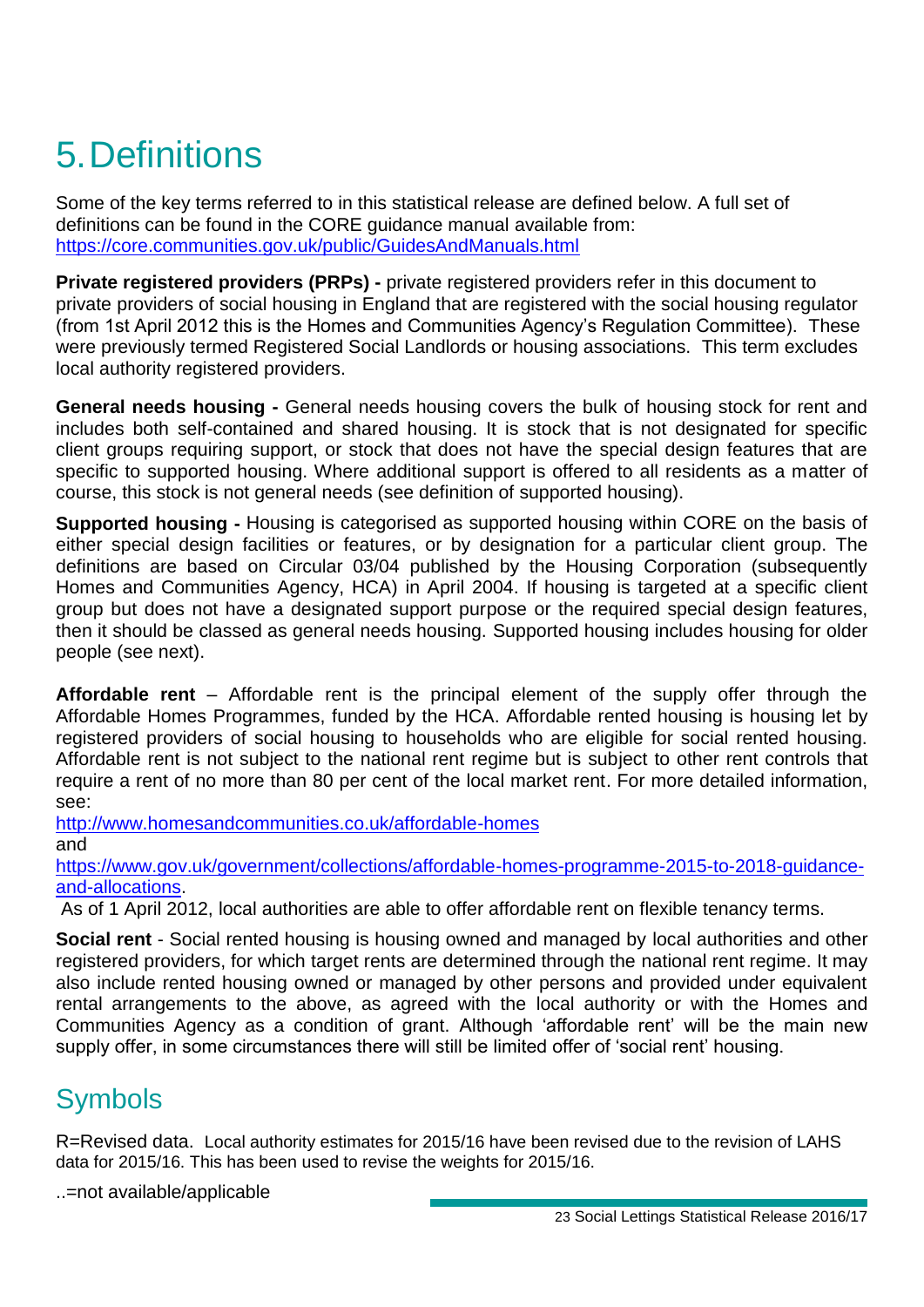## 6.Technical notes

## National Statistics designation

The UK Statistics Authority has designated these statistics as National Statistics, in accordance with the Statistics and Registration Service Act 2007 and signifying compliance with the Code of Practice for Official Statistics.

Designation can be broadly interpreted to mean that the statistics:

- meet identified user needs;
- are well explained and readily accessible;
- are produced according to sound methods; and
- are managed impartially and objectively in the public interest.

Once statistics have been designated as National Statistics it is a statutory requirement that the Code of Practice shall continue to be observed.

### Data collection

Information for 2016/17 in this release reflects data given by providers for the financial year ending 31 March 2017. CORE is a requirement on the single data list for local authorities and is a regulatory requirement of the HCA for private registered providers.

Statistics presented in this release are based on the data submitted through the on-line Continuous Recording system (CORE) by private registered providers and local authorities. Data providers complete a range of information set out in a form about tenants that are accessing social housing and the property they are letting.

The department brought the CORE collection in-house during the 2015/16 collection year. The new system went live on 12<sup>th</sup> October 2015 and further information and detailed quidance on how to use the new system and on the key differences from the previous system, have been published on the DCLG website:

[https://www.gov.uk/government/publications/continuous-recording-of-social-housing-lettings-and](https://www.gov.uk/government/publications/continuous-recording-of-social-housing-lettings-and-sales-system-core-guidance)[sales-system-core-guidance](https://www.gov.uk/government/publications/continuous-recording-of-social-housing-lettings-and-sales-system-core-guidance)

Data providers either complete a form in a face to face interview with the tenant and then manually input the data to CORE; or input the data into their own data collection systems before submitting their files to CORE. The data are initially validated at the point of entry as they are submitted by data providers, and then undergo further validation and quality assurance processes. These processes are described in the "Data Quality" section.

Certain types of lettings are excluded from CORE. These include:

- mutual exchanges (where tenants have exchanged homes),

- conversions of starter or introductory tenancies to assured or secure tenancies (because the introductory tenancy will have previously been reported to CORE),

<sup>24</sup> Social Lettings Statistical Release 2016/17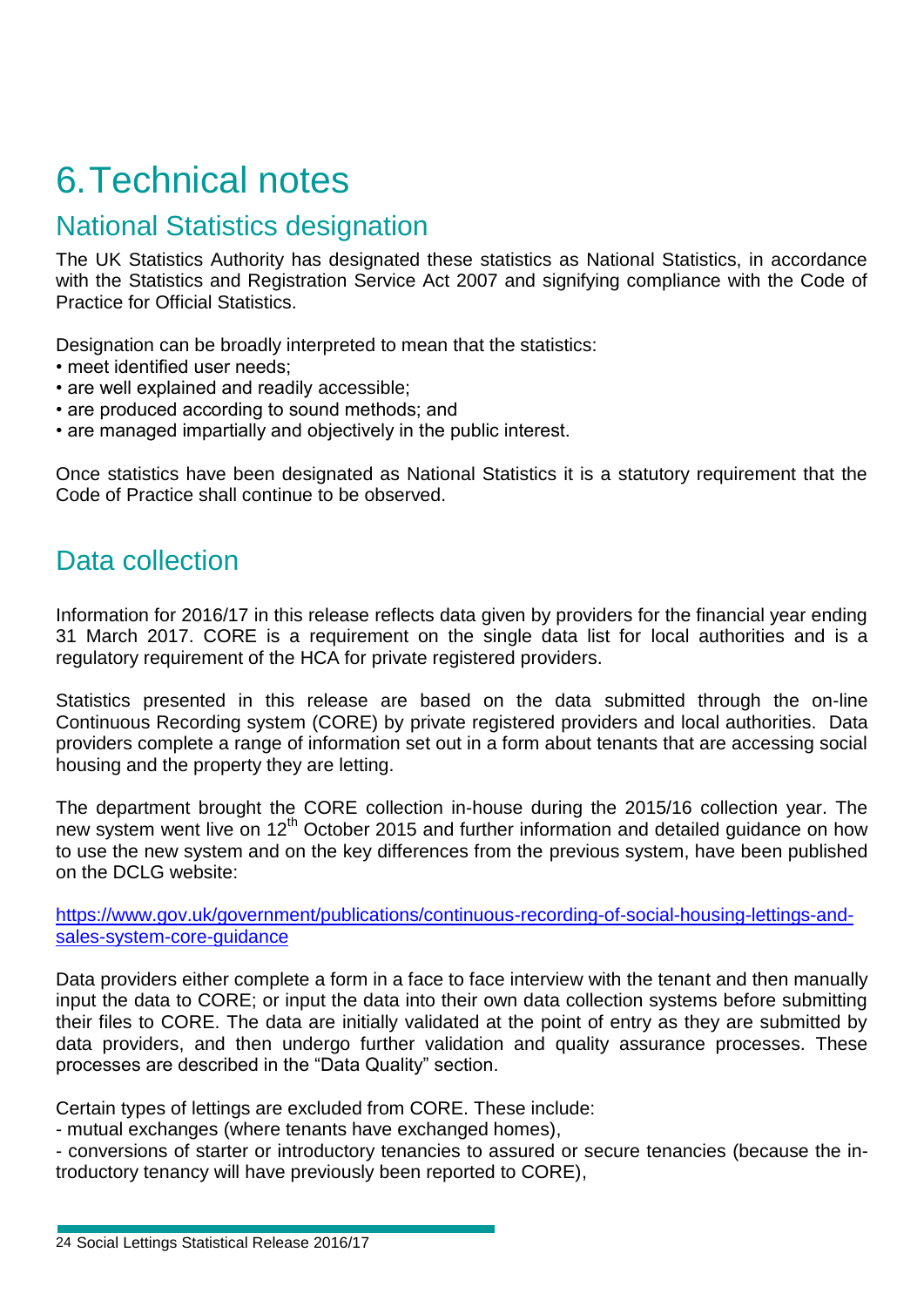- successions by assignment (where the tenancy has transferred to another person at the request of the sole tenancy), and

- temporary general needs housing (lettings made with a fixed period of less than two years).

A full list of exclusions can be found in the CORE guidance manual from: <https://www.gov.uk/government/collections/rents-lettings-and-tenancies>

## Data quality

#### **Accuracy of CORE data**

CORE is designed to be a complete census of new social housing lettings provided by local authorities and private registered providers that own social housing stock. Therefore no sampling errors should be present in the final dataset. However there will always be a degree of inaccuracy predominately due to non-response and reporting errors by local authorities and private registered providers that submit data and tenants when responding.

The number of errors and resulting alterations to raw data is monitored to ensure that quality standards are maintained. Measurement errors are mitigated by ensuring that the questions asked on CORE are defined satisfactorily, are answerable and are fully understood. Mechanisms to achieve this include the availability of manuals, newsletters, targeted communications, training and the testing of new questions with data providers. Additionally, data providers are requested to submit information as close as possible to the date of tenancy sign-up to allow for data to be fully validated and reported within the relevant quarter.

Data undergo a series of validation checks, including range checks on individual data items, crossvalidation of data items for consistency and logic, and checks for missing data. Queries that cannot be resolved are sent to individual providers for resolution, which usually involves checking against their manual or electronic records. Responses to questions asked directly of tenants are subject to the usual range of bias that is seen in other face-to-face questionnaires.

#### **Completeness of CORE data**

To determine the impact of coverage error, CORE counts are reconciled with other external data returns. While CORE captures all private registered providers' lettings in England, it is estimated that around 90% of local authority lettings were submitted through CORE in 2016/17. Since stockholding local authorities started to participate in CORE in 2004/05, their response rate has increased such that for the past 3 years practically all stock-holding local authorities<sup>12</sup> have submitted some data. Table 4A gives more detail on the submission levels of stock-holding local authorities.

<sup>&</sup>lt;sup>12</sup> Excluding Isles of Scilly and in 2016/17 Portsmouth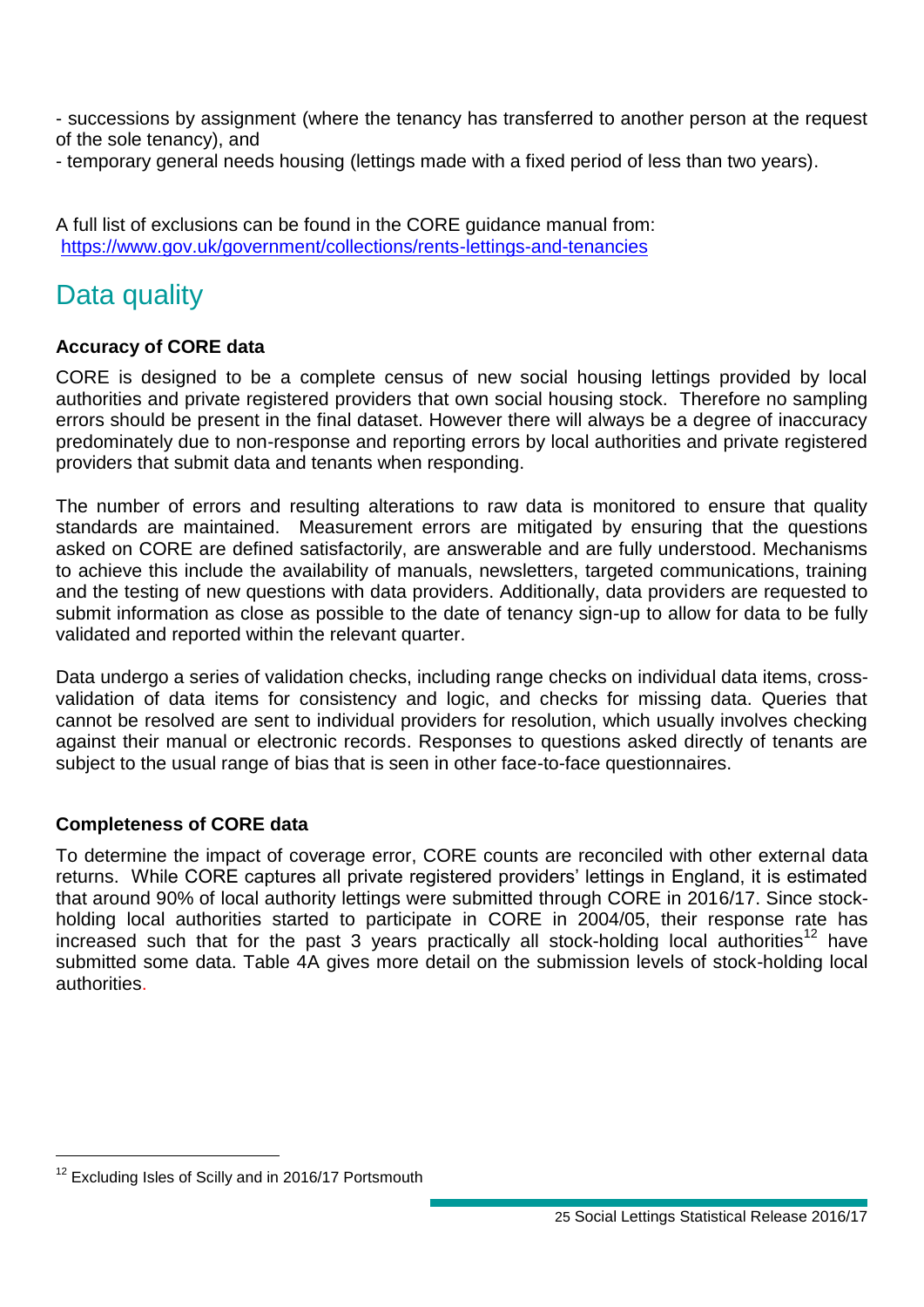**Table 4A: Number of participating stock holding local authorities and estimated CORE** 

| submission levels (Social Rent only)                                                                                                                                                                                                                                                                                                                                                                                                                                                                                            |     |                      |     |                      |     |                          |     |                          |  |  |
|---------------------------------------------------------------------------------------------------------------------------------------------------------------------------------------------------------------------------------------------------------------------------------------------------------------------------------------------------------------------------------------------------------------------------------------------------------------------------------------------------------------------------------|-----|----------------------|-----|----------------------|-----|--------------------------|-----|--------------------------|--|--|
|                                                                                                                                                                                                                                                                                                                                                                                                                                                                                                                                 |     | 2016/17              |     | 2015/16              |     | 2014/15                  |     | 2013/14                  |  |  |
| LA lettings submis-<br>sion levels <sup>1</sup>                                                                                                                                                                                                                                                                                                                                                                                                                                                                                 | LAs | Reported<br>Lettings | LAs | Reported<br>Lettings | LAs | Reported<br>Lettings $2$ | LAs | Reported<br>Lettings $2$ |  |  |
| Greater than 90%                                                                                                                                                                                                                                                                                                                                                                                                                                                                                                                | 98  | 54,538               | 112 | 64,729               | 127 | 85,748                   | 114 | 81,819                   |  |  |
| 75%-90%                                                                                                                                                                                                                                                                                                                                                                                                                                                                                                                         | 26  | 14,281               | 34  | 23,895               | 32  | 19,836                   | 37  | 26,879                   |  |  |
| 50-75%                                                                                                                                                                                                                                                                                                                                                                                                                                                                                                                          | 26  | 13,295               | 21  | 10,209               | 8   | 2,920                    | 17  | 5,752                    |  |  |
| 25-50%                                                                                                                                                                                                                                                                                                                                                                                                                                                                                                                          |     | 1,641                |     | 132                  |     | 147                      | 2   | 462                      |  |  |
| Less than 25%                                                                                                                                                                                                                                                                                                                                                                                                                                                                                                                   | 5   | 348                  | 0   | 0                    | 0   | 0                        | 0   | O                        |  |  |
| Non-participating LAs                                                                                                                                                                                                                                                                                                                                                                                                                                                                                                           |     |                      | 0   |                      | 0   |                          | Ω   |                          |  |  |
| No LAHS data <sup>1</sup>                                                                                                                                                                                                                                                                                                                                                                                                                                                                                                       | 9   | 695                  |     | 535                  |     |                          |     |                          |  |  |
| <b>Total</b>                                                                                                                                                                                                                                                                                                                                                                                                                                                                                                                    | 172 | 84,798               | 169 | 99,500               | 168 | 108,651                  | 170 | 114,912                  |  |  |
| 1. Based on a comparison of CORE lettings to DCLG's Local Authority Housing Statistics total lettings figures, excluding mutual exchanges.<br>Estimates for 2015/16 are based on LAHS return published on 23 <sup>rd</sup> November 2017.<br>2. The total does not match total LA submissions due to CORE submissions by non-stockholding LAs who do have some properties for<br>emergencies. These figures are unweighted lettings as reported by LAs to CORE and therefore will not match weighted estimates in other tables. |     |                      |     |                      |     |                          |     |                          |  |  |

Further detailed information on the accuracy and reliability of CORE data and the measures taken to ensure quality can be found in the accompanying "*Social Housing Lettings Quality Report*".

#### **Weighting and Imputation**

Responses are continually monitored as part of the data collection process and attempts are made throughout the year to maximise rates. However, some record-level and item non-response will remain. The effect of non-response bias is reduced by the weighting and imputation processes applied to the data. Weighting is applied to adjust for record level non-response by local authorities. Imputation is applied to compensate for item non-response for both local authorities and private registered providers.

The ONS Methodology Advisory Service were commissioned through the UK Statistics Authority Quality Improvement Fund to carry out a project for DCLG in 2013 to advise on methods that could be used to improve the quality of the social lettings data. Further information on the weighting and imputation methods are available in the project report 'Improving Outputs on Social Housing Lettings' produced by the ONS for the department and is available from: [https://www.gov.uk/government/uploads/system/uploads/attachment\\_data/file/245601/Improving\\_](https://www.gov.uk/government/uploads/system/uploads/attachment_data/file/245601/Improving_outputs_on_social_housing_lettings.pdf) [outputs\\_on\\_social\\_housing\\_lettings.pdf.](https://www.gov.uk/government/uploads/system/uploads/attachment_data/file/245601/Improving_outputs_on_social_housing_lettings.pdf)

#### Local authority weighting

Weighted estimates have been calculated for 2007/8 to 2016/17 – prior to 2007/8 local authority participation was too low to provide reliable estimates.

2015/16 estimates have been revised and republished here since the publication of the 2015/16 statistical release. The revised 2015/16 estimates incorporate changes due to the availability of additional data that was not available at the time of the previous statistical release. The effect of these revisions on the total number of social housing lettings (social rent only) in 2015/16 is a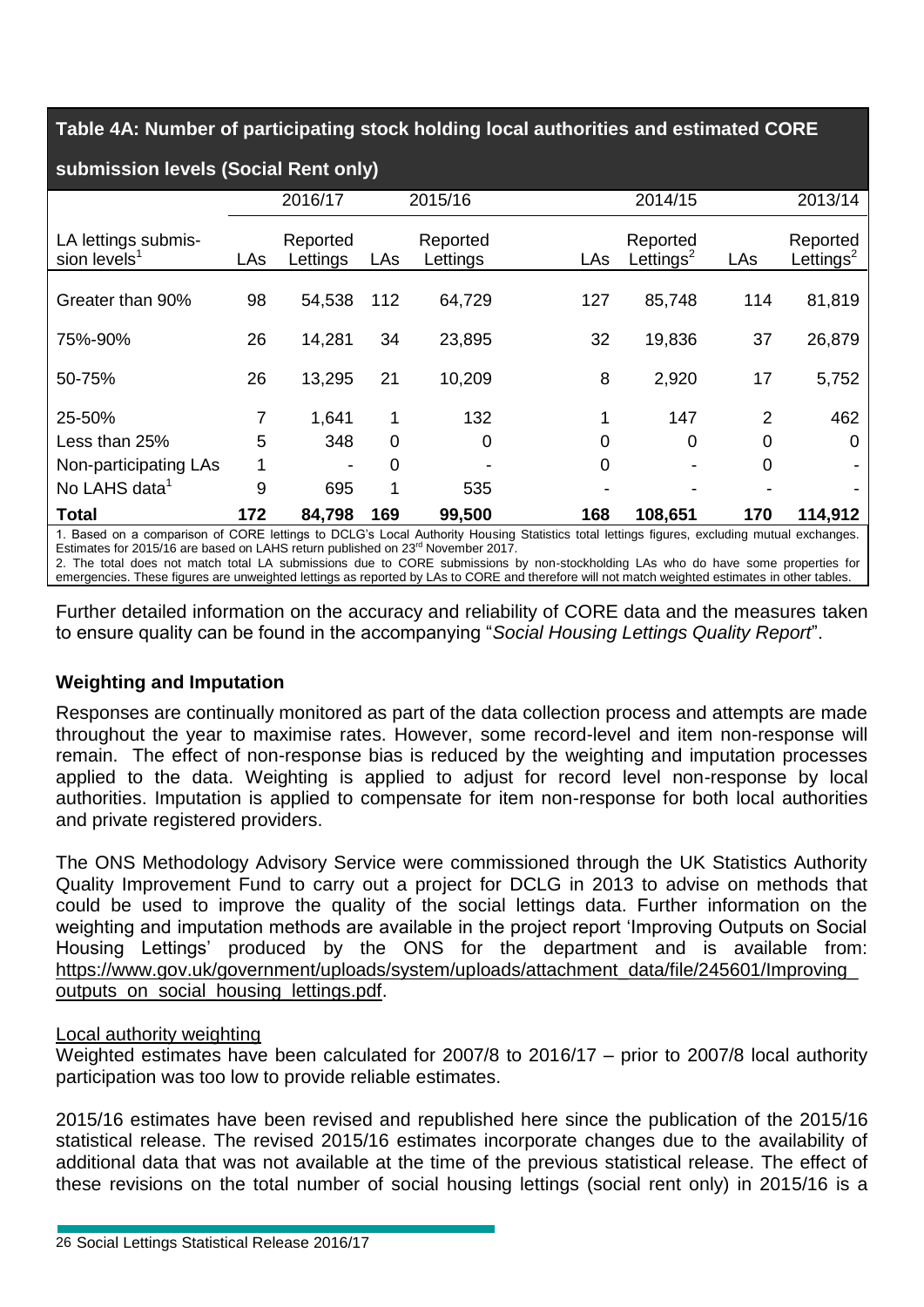decrease of 0.01%. Future statistical releases will continue to take into account the latest Census data in the weighting methodology.

Local authority weights are calculated by reference to the total number of lettings reported to the Local Authority Housing Statistics (LAHS) return. For 2016/17, local authority data was already finalised and considered in full, so there will be no need to revise the data.

Details of the weighting methodology used are available in the accompanying Quality Report available from: https://www.gov.uk/government/statistics/social-housing-lettings-in-england-april-2016-to-march-2017

#### Imputation of missing items

Some of the questions on the CORE questionnaire are not compulsory. In particular, data on household characteristics (age, sex, economic status, ethnicity and nationality) may not be available to the housing officer or may be refused by the tenant. Imputation has been carried out since 2011/12 for general needs and supported housing at social rents. Imputation is not carried out on the affordable rent dataset because there are insufficient numbers of affordable rent lettings for the imputation methodology to be applied. Records provided by both local authorities and private registered providers have been imputed, although non-response rates tend to be higher for local authorities for general needs lettings and higher for private registered providers for supported housing.

Overall, the percentage distribution of lettings by household characteristics is typically changed due to imputation by less than +/- 0.5%.

Details of the imputation methodology used are available in the accompanying Quality Report available from: https://www.gov.uk/government/statistics/social-housing-lettings-in-england-april-2016-to-march-2017

#### **Quality Assurance Procedures**

CORE data are subject to rigorous quality assurance procedures from the point at which the data is provided up until the time of publication. These procedures are undertaken either by the department, or, prior to October 2015 by TNS – the external contractor who managed the data collection process before the data collection was moved in-house.

As a result of the mitigations against error described above (and in further detail in the Quality Report), the CORE data published in this release and accompanying tables are regarded as robust and suitable for analysis at the national level. Variables with poor response rates (through a combination of non-response for a particular question and a high proportion of 'Don't Know' responses) are included in the accompanying tables for information. Users should be aware of any high proportions when considering using these data.

Further analysis of the data is encouraged by the accompanying local authority area level tables and (owning) organisation level tables. Again, counts of missing and 'Don't Know' responses are provided so that users can assess the quality of the data for themselves.

We are confident that most data received is accurate. There are however some data items where we have less certainty, such as where the tenant has provided the information. An example of this is the income data. Income data collected by CORE is not published in this release. This is because the data are often missing and where they are available are often inaccurate and/or inconsistent and therefore it is not possible to apply imputation methodology. The department is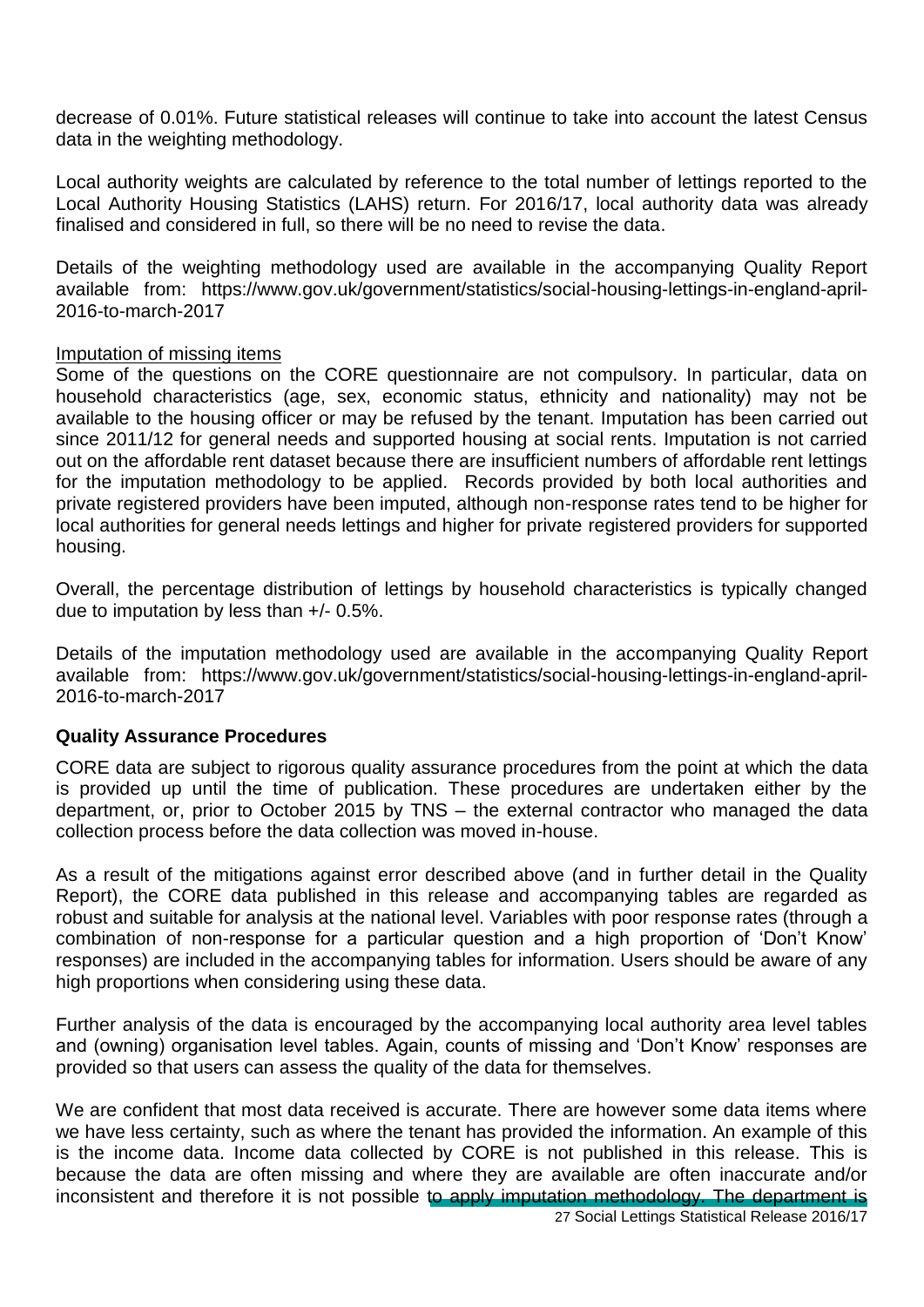therefore planning to undertake a full review of the income information collected to understand the best way of collecting the information that is needed.

### **Changes to data collection for 2016/17**

There were some changes to the questions asked of providers for 2014/15, which are important to know when comparing any data with data from previous years:

- 1. Question 2c was reworded with the addition of 'excluding any starter/introductory period' to provide clarity on responses.
- 2. Question 4:
	- i) Question 4a (now 4ai) Option 1 'Yes' was split into 1 'Yes regular' and 4 'Yes reserve', whilst the question was reworded with 'UK Armed Forces as a regular or a reserve?' to track both regulars and reserves.
	- ii) A new question was added (4aii) 'If they've ever served as a regular, have they left within the last five years?'
	- iii) Question 4b was reworded with 'injured or ill' and 'regular or reserve' to track both regulars and reserves and to provide clarity on responses. The response options remained the same.
- 3. Question 9a:
	- i) Question 9a Option 21 'Under occupation', was split into: 29 'Under occupation offered incentive to downsize' and 30 'Under occupation – no incentive', to track whether the offering of incentives to downsize is having an impact on households relocating.
	- ii) Question 9a Option 7 'Domestic violence' was amended to 7 'Domestic abuse', whilst a further option of 31 'Hate crime' was added. Both changes are to ensure that the terminology used and scope of reporting is fully inclusive of all forms of abuse.
- 4. Question 12c was reworded with the addition of 'Length of residence in the local authority district of the property being let' and amendment of 'the local authority district where the new letting is located?' to provide clarity on responses. The response options remained the same.
- 5. Question 16 guidance and validations were amended to provide clarity on responses and avoid the need for post-reporting recoding. The response options remained the same.
- 6. Question 18d validations were amended to revoke the mandatory nature of the housing benefit shortfall amount to improve the quality of reporting.
- 7. A new question was added (21b) 'UPRN (Unique Property Reference Number)'.
- 8. Question 23 Option 3 'House/Bungalow' was split into: 7 'House' and 8 'Bungalow', whilst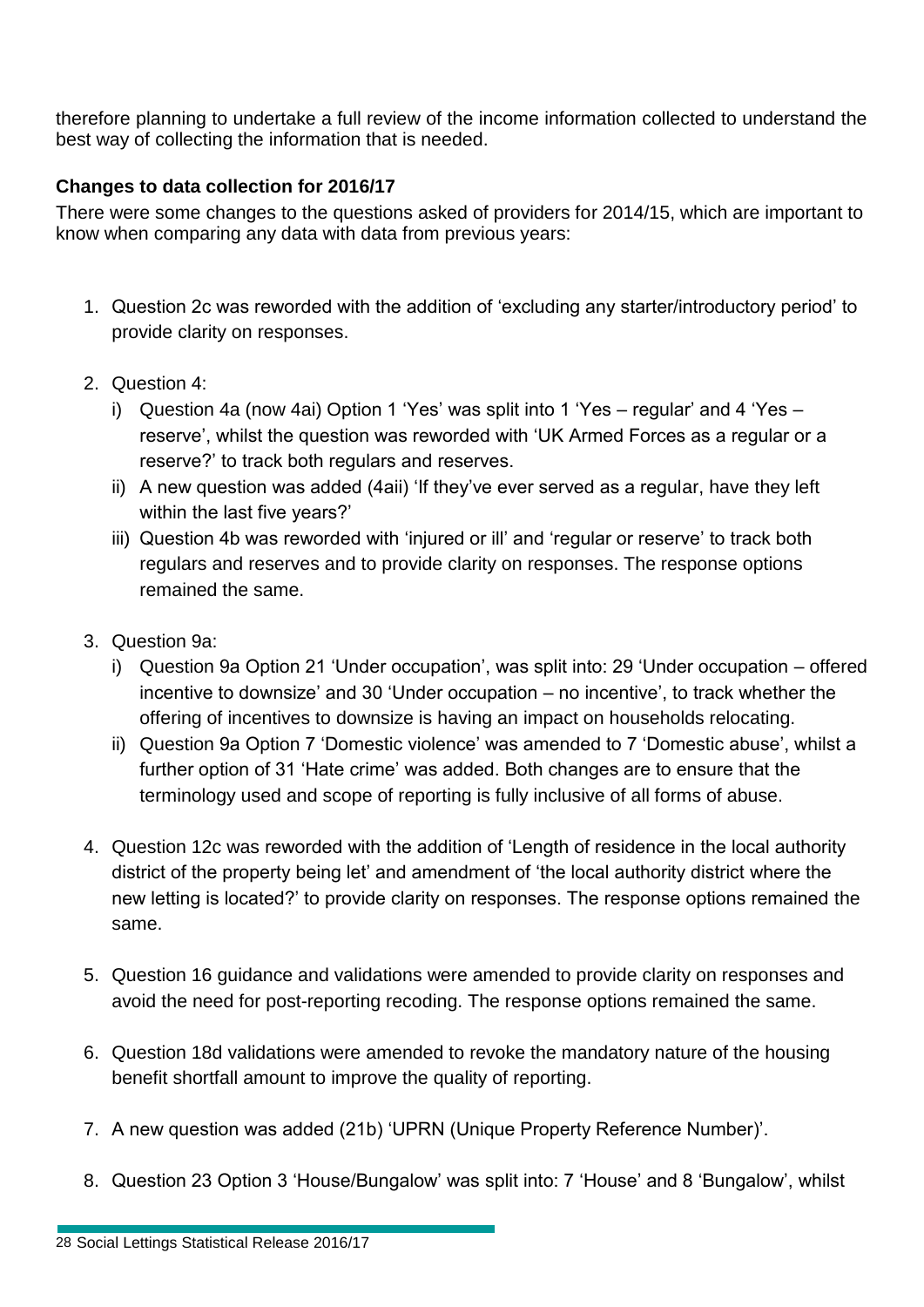Option 5 'Shared house/bungalow' was split into 9 'Shared house' and 10 'Shared bungalow', to provide better information on the lettings of homes, particularly those suitable for older people

Copies of the CORE "logs", which detail the questions asked on lettings, can be found at: <https://www.gov.uk/government/collections/rents-lettings-and-tenancies>

#### **Purposes and Uses**

CORE is a unique source of information in providing attribute information of record level data, enabling in-depth analysis and construction of small area estimates. For example, it collects information on the household characteristics, primary reason for housing, source of referral and previous tenure of all recorded lettings. It is the only source of social lettings data that allows detailed distributional analysis across variables and as such is utilised by different types of users for a variety of purposes.

Policy makers and practitioners regard CORE as an essential tool for monitoring housing costs, assessing affordability and developing policy. For example, information on lettings has been used extensively by the department to develop its understanding of how social housing allocations are being made and assess the impact of liftetime tenancies and residency tests. The range of information collected is also used to answer Parliamentary Questions and Freedom of Information requests to the department. The Homes and Communities Agency, which incorporates the Social Housing Regulator, use the information to obtain a better understanding of the socio-economic and demographic make-up of affordable housing customers by tenure. The income and housing costs data allows them to consider affordability levels by tenure. Migration between tenures and areas can also indicate where there is differing demand for housing. This analysis contributes to understanding local housing markets and affordable housing products. The Office of National Statistics use analysis of CORE rents data as an input into the national Retail Price Index. Local government also use CORE to inform their Strategic Housing Market Assessments that form part of the National Planning Policy Framework.

Within this release, for social rent lettings, analysis on counts and trends have generally been split between private registered providers and local authority lettings, and between general needs and supported housing lettings. The vast majority of affordable rent lettings are made up of private registered provider general needs lettings (94%). It is not recommended to draw conclusions or conduct sub-national analysis on the other categories of affordable rent lettings (private registered providers supported housing, local authority general needs and local authority supported housing) individually due to the low proportions of lettings covered. The counts of these categories are given in accompanying tables 1d and 1e. For this reason, in this release, affordable rent lettings have been grouped by provider type and/or type of letting when showing analysis on counts and trends.

Individual providers of social housing use analysis of their own data to inform their housing management strategies and to benchmark their own performance. Private registered providers have been utilising this data for 20 years to improve their management services for residents.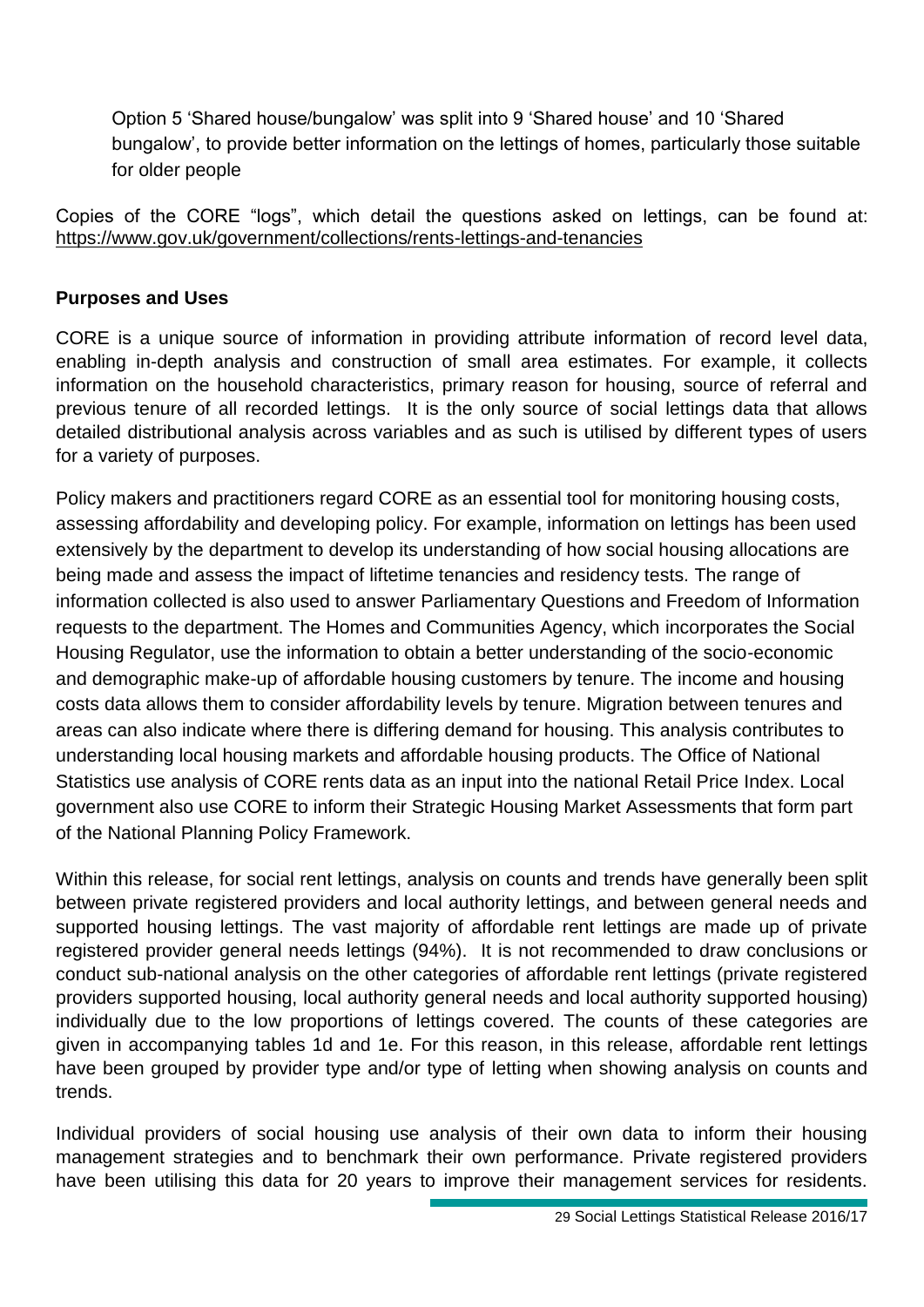Given their complex stockholdings across geographical boundaries, larger providers are able to interrogate performance according to their particular requirements. Social housing statistics are also used by academics, researchers, charities and the public to better understand social housing issues.

## **Confidentiality**

CORE records information anonymously and absolute confidentiality on tenants' circumstances is maintained. Access to record level information is only available via a licence agreement and the data is released via the UK Data Archive's UK Data Service. This allows users to access record level data via different layers of protection to meet different user needs. Three licences are available and each has different disclosure controls, access and use restrictions. The End User Licence is for access to datasets that are not private information as defined by the Code of Practice for Official Statistics. Special Licence and Secure Access are for access to micro-data with 'private' information as defined by the Code of Practice for Official Statistics. For further detail on CORE disclosure practices, please see details available from:

<https://www.gov.uk/government/collections/rents-lettings-and-tenancies>

For further information on licencing and the process for accessing CORE record level data, see the UK Data Service website:<http://ukdataservice.ac.uk/get-data/how-to-access>

A brief guide produced by DCLG is available from:

<https://www.gov.uk/government/collections/rents-lettings-and-tenancies>

## Revisions policy

This policy has been developed in accordance with the UK Statistics Authority Code of Practice for Official Statistics and the Department's Revisions Policy (found at [https://www.gov.uk/government/publications/statistical-notice-dclg-revisions-policy\)](https://www.gov.uk/government/publications/statistical-notice-dclg-revisions-policy). There are two types of revisions that the policy covers:

### **Non-Scheduled Revisions**

Where a substantial error has occurred as a result of the compilation, imputation or dissemination process; the statistical release, live tables and other accompanying releases will be updated with a correction notice as soon as is practical.

### **Scheduled Revisions**

Providers cannot retrospectively submit or revise data after the closedown deadline date for the reporting year. Local authority estimates are generally based on provisional weights although for 2016/17 final weights were used. Where figures for previous years are shown, but have been revised following the original release, this is clearly noted.

## Further information

Further information about what is collected and support on analysing and interpreting the data can be obtained via email to [CORE@communities.gsi.gov.uk.](mailto:CORE@communities.gsi.gov.uk)

## Related statistics

30 Social Lettings Statistical Release 2016/17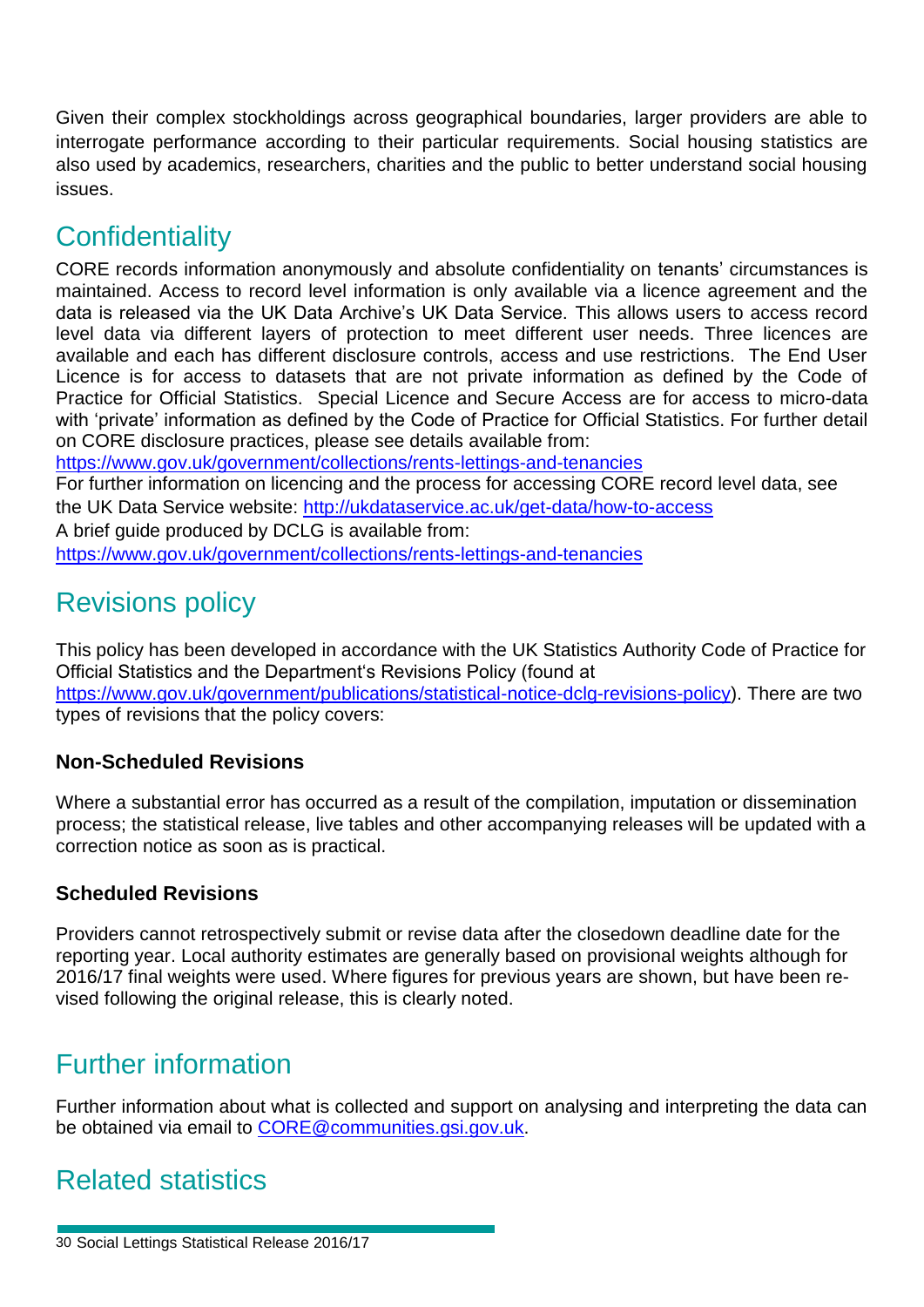Related statistical releases described in the Introduction section of this release are summarised below:

#### **Open data**

Some variables will also be made available as linked data via DCLG's Open Data Cabinet to improve the accessibility of the datasets. The data will be available from <http://opendatacommunities.org/data/housing-market> and selecting 'CORE - Social Housing Lettings'.

#### **Local authority housing data**

Local authorities report on a range of housing-related data to DCLG, through the annual Local Authority Housing Statistics return. Prior to 2011/12, much of this information was collected through the department's Housing Strategy Statistical Appendix (HSSA). More information can be found here:

[https://www.gov.uk/government/collections/local-authority-housing-data](https://www.gov.uk/government/organisations/department-for-communities-and-local-government/series/local-authority-housing-data)

More information on local authorities' activities under homelessness legislation can be found through the quarterly Statutory Homelessness statistical release here: [https://www.gov.uk/government/collections/homelessness-statistics](https://www.gov.uk/government/organisations/department-for-communities-and-local-government/series/homelessness-statistics)

Information on local authority sales of social housing can be found here: [https://www.gov.uk/government/collections/social-housing-sales-including-right-to-buy-and](https://www.gov.uk/government/organisations/department-for-communities-and-local-government/series/social-housing-sales-including-right-to-buy-and-transfers)[transfers](https://www.gov.uk/government/organisations/department-for-communities-and-local-government/series/social-housing-sales-including-right-to-buy-and-transfers)

This release includes information on sales by private registered providers reported to CORE.

#### **Housing stock in England**

The Department publishes annual live tables on housing stock and vacants by tenure, which can be found at:

[https://www.gov.uk/government/statistical-data-sets/live-tables-on-dwelling-stock-including](https://www.gov.uk/government/statistical-data-sets/live-tables-on-dwelling-stock-including-vacants#live-tables)[vacants#live-tables](https://www.gov.uk/government/statistical-data-sets/live-tables-on-dwelling-stock-including-vacants#live-tables)

In addition, the English Housing Survey (EHS) provides information on the quality and quantity of both social and non-social stock in England based upon a sample of households. Information on the EHS and survey reports can be found at:

[https://www.gov.uk/government/collections/english-housing-survey](https://www.gov.uk/government/organisations/department-for-communities-and-local-government/series/english-housing-survey)

#### **Private registered provider social housing**

The Regulator for Social Housing in England is a statutory regulatory committee sitting within the Homes and Communities Agency. Regulatory data are collected annually from private registered providers, which can be found here:

#### [Housing: Regulation -](https://www.gov.uk/housing/regulation) GOV.UK

2016/17 data, including the total number of social and affordable lettings per year and some information on sales can be found here:

https://www.gov.uk/government/statistics/statistical-data-return-2016-to-2017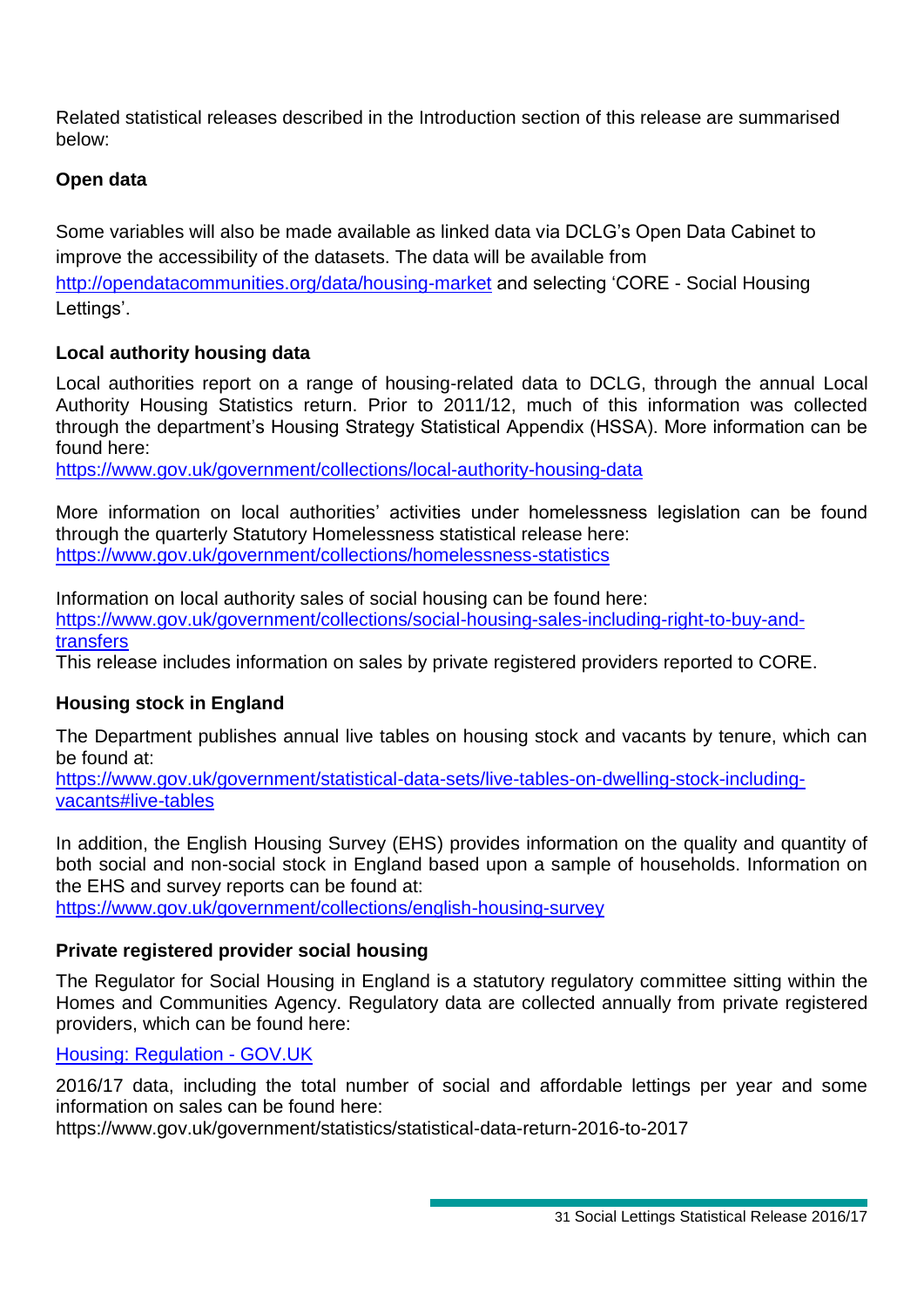#### **Social housing sales data**

Data are also collected through CORE for sales of self-contained dwellings and re-sales of any part-owned dwellings (shared ownership) from private registered providers. The 2016/17 sales data from CORE is reported through the department's Social Housing Sales statistical release, published on 23<sup>rd</sup> November 2017 and available here:

<https://www.gov.uk/government/statistics/social-housing-sales-in-england-2016-to-2017>

#### **Further Information**

Information on Official and National Statistics is available via the UK Statistics Authority website: <http://www.statisticsauthority.gov.uk/national-statistician/types-of-official-statistics/index.html>

Information about the department's statistics is available from:

[https://www.gov.uk/government/organisations/department-for-communities-and-local](http://www.gov.uk/government/organisations/department-for-communities-and-local-government/about/statistics)[government/about/statistics](http://www.gov.uk/government/organisations/department-for-communities-and-local-government/about/statistics)

#### **Devolved administrations**

Social housing lettings and sales statistics for the devolved administrations of the UK are published separately by them. These data are not published alongside the England statistics in this release, because there are not directly comparable figures across the country due to differences in data collection methodologies and policies. Scotland ran a similar system to CORE up to and including the year 2014/15, but this covered private registered provider lettings only.

#### **Wales**

- Social housing stock and rent statistics: <http://gov.wales/statistics-and-research/social-housing-stock-rents/?lang=en>
- Social housing lettings statistics: <http://gov.wales/statistics-and-research/social-housing-lettings-data-collection/?lang=en>

#### **Scotland**

- Local authority social lettings: <http://www.gov.scot/Topics/Statistics/Browse/Housing-Regeneration/HSfS/Lettings>
- Social sector summary tables: [http://www.gov.scot/Topics/Statistics/Browse/Housing-](http://www.gov.scot/Topics/Statistics/Browse/Housing-Regeneration/HSfS/socialhousing)[Regeneration/HSfS/socialhousing](http://www.gov.scot/Topics/Statistics/Browse/Housing-Regeneration/HSfS/socialhousing)
- Private registered provider social lettings: <http://www.gov.scot/Topics/Statistics/Browse/Housing-Regeneration/HSfS/Improvements>
- Social Tenants in Scotland, 2015 http://www.gov.scot/Publications/2017/02/8350

Northern Ireland

 Social housing statistics including data on tenancies, household, allocations and sales can be found at:<http://www.ninis2.nisra.gov.uk/public/Home.aspx>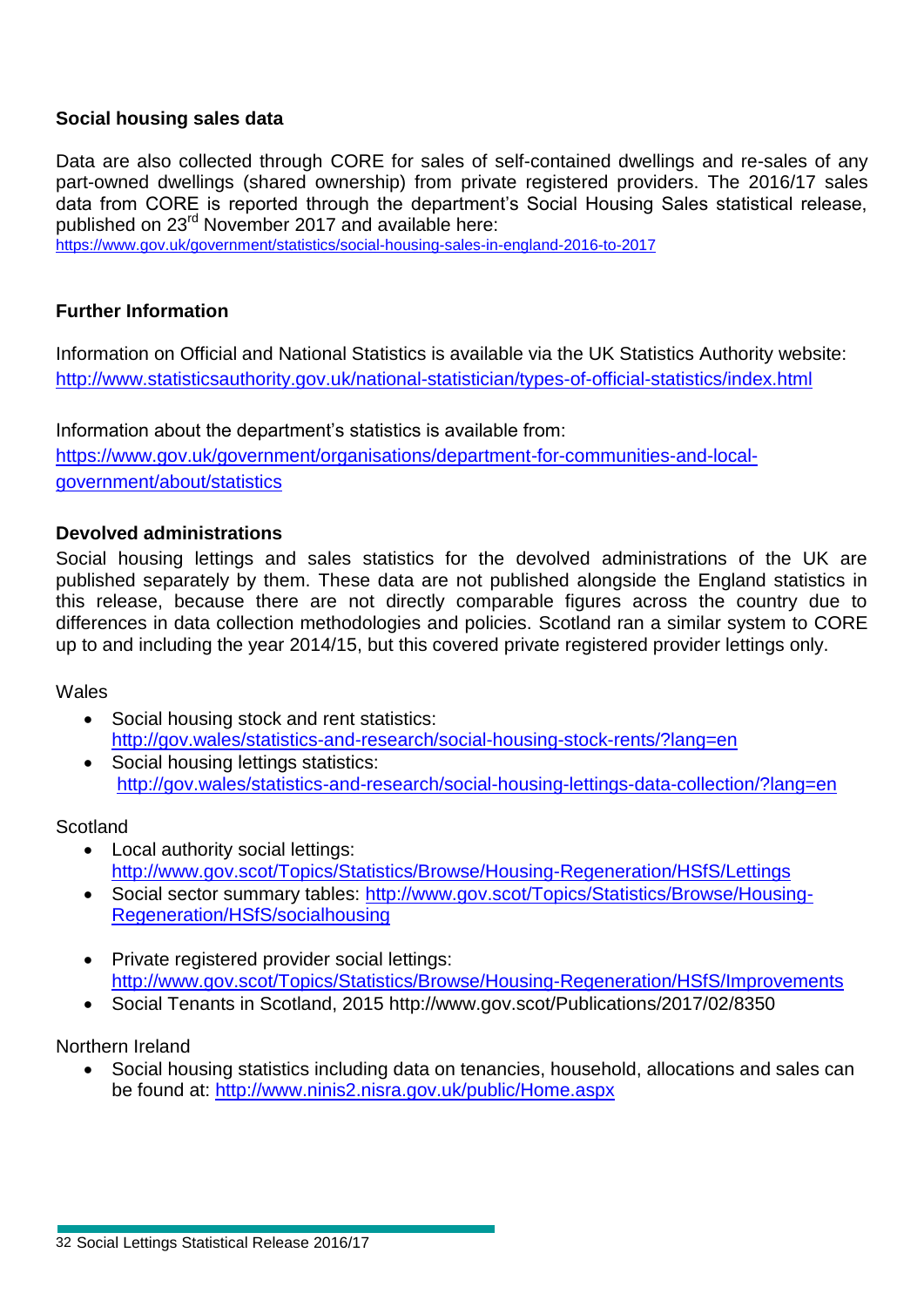## 7. Enquiries

### **Media enquiries:**

office hours: 0303 444 1157 0303 444 1159 out of hours: 0303 444 1201 Email: [press@communities.gsi.gov.uk](mailto:press@communities.gov.uk)

### **Public enquiries and Responsible Statistician:**

Responsible statistician: Yolanda Ruiz

Email: [CORE@communities.gsi.gov.uk](mailto:CORE@communities.gsi.gov.uk)

Information on Official Statistics is available via the UK Statistics Authority website: <https://www.gov.uk/government/statistics/announcements>

Information about statistics at DCLG is available via the Department's website: [www.gov.uk/government/organisations/department-for-communities-and-local](http://www.gov.uk/government/organisations/department-for-communities-and-local-government/about/statistics)[government/about/statistics](http://www.gov.uk/government/organisations/department-for-communities-and-local-government/about/statistics)